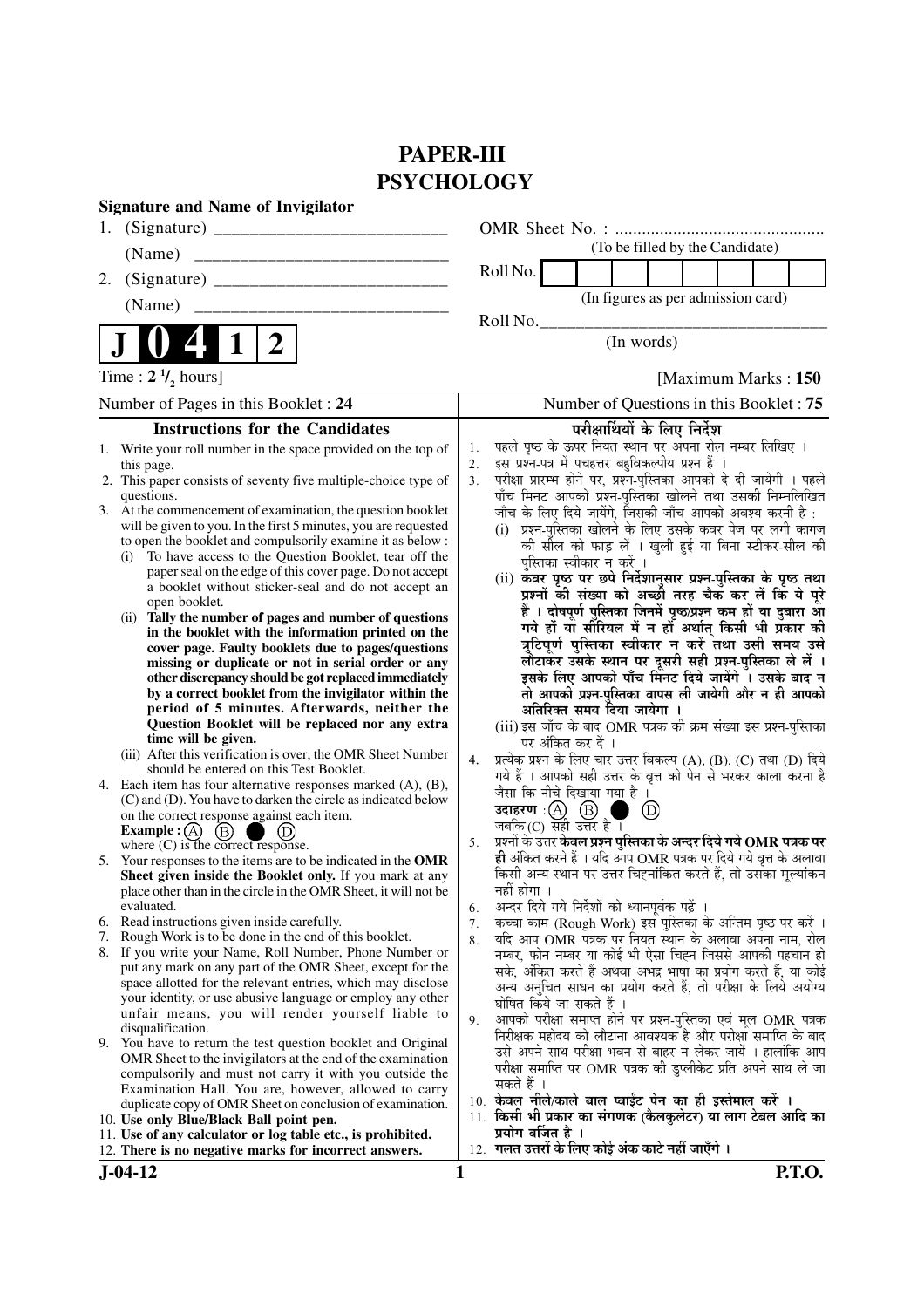#### **PSYCHOLOGY PAPER – III**

**Note :** This paper contains **seventy five (75)** objective type questions of **two (2)** marks each. **All** questions are compulsory.

| 1. | Match                                 |                                    | List-I with List-II    |                                  |                          |                         | and |  |
|----|---------------------------------------|------------------------------------|------------------------|----------------------------------|--------------------------|-------------------------|-----|--|
|    | indicate your answer with the help of |                                    |                        |                                  |                          |                         |     |  |
|    |                                       | given codes.                       |                        |                                  |                          |                         |     |  |
|    |                                       |                                    | $List-I$               |                                  | $List - II$              |                         |     |  |
|    |                                       |                                    | (Task)                 |                                  |                          | (Type of                |     |  |
|    |                                       |                                    |                        |                                  |                          | memory)                 |     |  |
|    | p.                                    |                                    | Free recall and        |                                  | 1.                       | semantic                |     |  |
|    |                                       |                                    | recognition            |                                  |                          | memory                  |     |  |
|    | q.                                    | Sentence                           |                        |                                  | 2.                       | sensory                 |     |  |
|    |                                       |                                    | verification           |                                  |                          | memory                  |     |  |
|    |                                       | task                               |                        |                                  |                          |                         |     |  |
|    | r.                                    | Priming                            |                        |                                  | 3.                       | episodic                |     |  |
|    |                                       |                                    |                        |                                  |                          | memory                  |     |  |
|    | S.                                    |                                    | Scanning task          |                                  | 4.                       | implicit                |     |  |
|    |                                       |                                    |                        |                                  |                          | memory                  |     |  |
|    | <b>Codes:</b>                         |                                    |                        |                                  |                          |                         |     |  |
|    |                                       | p                                  | q                      | r                                | S                        |                         |     |  |
|    | (A)                                   | $\overline{\mathcal{A}}$           | $\overline{c}$         | $\mathbf{1}$                     | 3                        |                         |     |  |
|    | (B)                                   | $\overline{2}$                     | $\mathbf{1}$           | $\overline{\mathbf{3}}$          | $\overline{\mathcal{A}}$ |                         |     |  |
|    | (C)                                   | $\mathbf{1}$                       | $\overline{4}$         | $\overline{c}$<br>$\overline{4}$ | $\frac{3}{2}$            |                         |     |  |
|    | (D)                                   | 3                                  | $\mathbf{1}$           |                                  |                          |                         |     |  |
| 2. |                                       | Development of                     |                        |                                  |                          | Super-Ego,              |     |  |
|    |                                       | according to Freud is a result of  |                        |                                  |                          |                         |     |  |
|    | (A)                                   |                                    | Identification         |                                  |                          | with                    | the |  |
|    | opposite sex parent                   |                                    |                        |                                  |                          |                         |     |  |
|    | (B)                                   |                                    | Resolution             |                                  |                          |                         | οf  |  |
|    |                                       |                                    |                        |                                  |                          | Oedipus/Electra complex |     |  |
|    | (C)                                   | Age advancement                    |                        |                                  |                          |                         |     |  |
|    | (D)                                   |                                    | Anatomical superiority |                                  |                          |                         |     |  |
|    |                                       |                                    |                        |                                  |                          |                         |     |  |
| 3. |                                       | Which of the following dimension/s |                        |                                  |                          |                         |     |  |
|    |                                       | do not belong to Costa and         |                        |                                  |                          |                         |     |  |
|    |                                       | McCrae's NEO-PI-R ?                |                        |                                  |                          |                         |     |  |
|    | 1.                                    |                                    | Conscientiousness      |                                  |                          |                         |     |  |
|    | 2.                                    |                                    | Psychoticism           |                                  |                          |                         |     |  |
|    | 3.                                    |                                    | Agreeableness          |                                  |                          |                         |     |  |
|    | 4.                                    |                                    | Lie scale              |                                  |                          |                         |     |  |
|    | <b>Codes:</b>                         |                                    |                        |                                  |                          |                         |     |  |
|    | (A)                                   |                                    | 2 only                 |                                  |                          |                         |     |  |
|    | (B)                                   |                                    | 2 and 4 only           |                                  |                          |                         |     |  |

- $(C)$  1, 3 and 4 only
- (D) 2, 3 and 4 only

#### **4.** When information currently being<br>learned adversely affects the adversely affects the retention of information acquired previously, the phenomena is referred to as :

- (A) Distortion<br>(B) Retroactiv
- Retroactive interference
- (C) Proactive interference
- (D) Retrieval failure
- **5.** Read the following two statements Assertion (A) and Reason (R) and indicate your answer using the codes given below :
	- **Assertion (A) :** Median is used as a measure of scale value in method of equal appearing intervals.
	- **Reason (R) :** In normal distribution mean, median and mode are identical.

 **Codes :** 

- (A) Both (A) and (R) are true and (R) is the correct explanation of  $(A)$ .
- (B) Both (A) and (R) are true but (R) is **not** the correct explanation of (A).
- $(C)$  (A) is true,  $(R)$  is false.
- (D) (A) is false,  $(R)$  is true.
- **6. Assertion (A) :** Research suggests that delay conditioning is generally the most effective method for establishing a conditioned response.
	- **Reason (R) :** Conditioned stimulus<br>helps predict forthcoming forthcoming<br>of the presentation unconditioned stimulus.

- (A) Both (A) and (R) are true and (R) is the correct explanation of  $(A)$ .
- (B) Both (A) and (R) are true but (R) is not the correct explanation of (A).
- (C) (A) is true but  $(R)$  is false.
- (D) Both (A) and (R) are false.
- Paper-III 2 J-04-12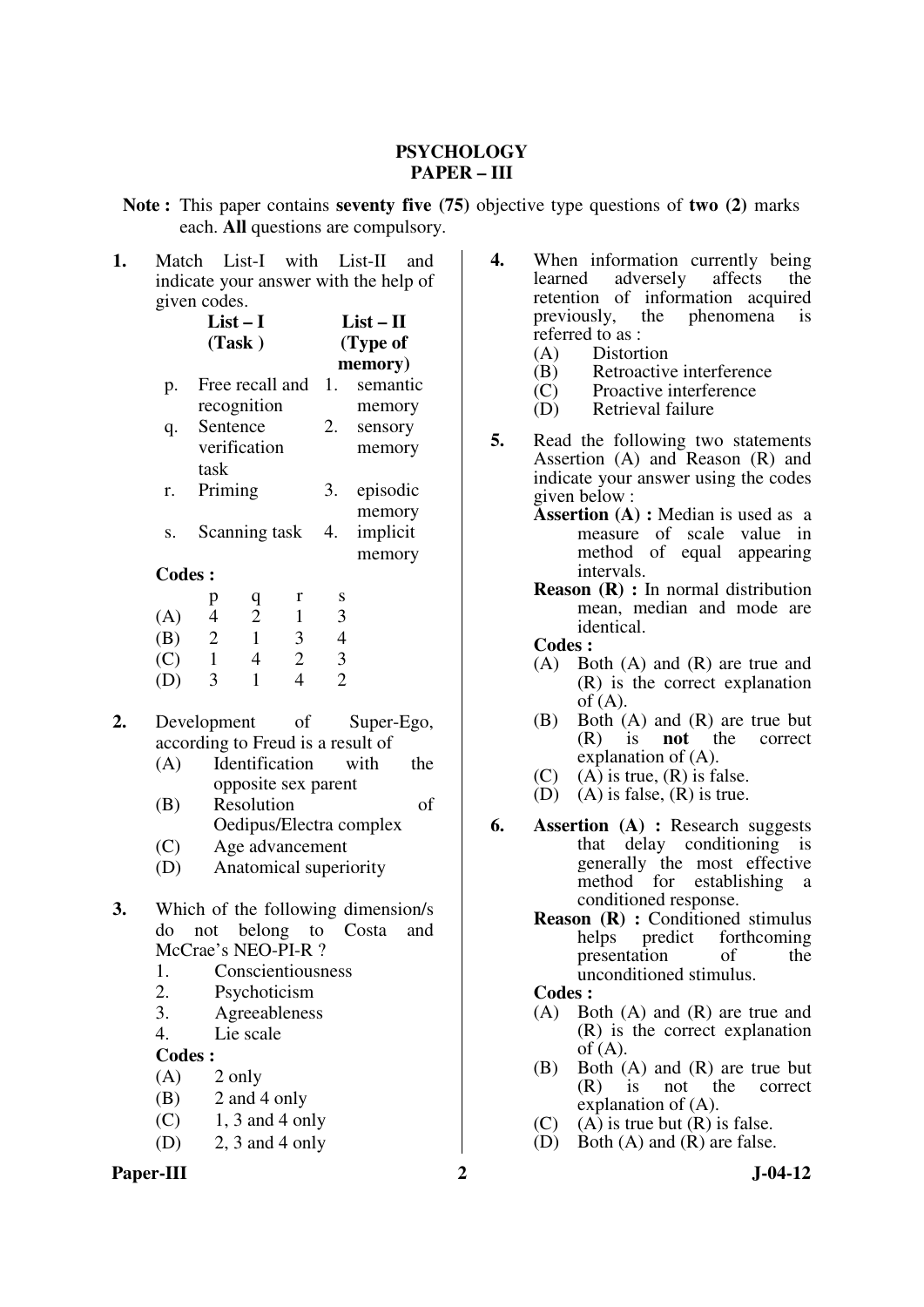## मनोविज्ञान

## ¯ÖÏ¿®Ö¯Ö¡Ö **– III**

- **नोट:** इस प्रश्नपत्र में **पचहत्तर (75)** बह-विकल्पीय प्रश्न हैं । प्रत्येक प्रश्न के **दो (2)** अंक हैं । सभी प्रश्न अनिवार्य हैं ।
- 1. सूची-I को सूची-II से सुमेलित कीजिए और गोचे दिए कूटों की सहायता से अपना उत्तर दीजिए  $\cdot$

|       | सूची – I                             | सूची – II            |
|-------|--------------------------------------|----------------------|
|       | (कार्य)                              | (स्मृति प्रकार)      |
| p.    | अबाध पुन: स्मरण 1. अर्थगत स्मृति     |                      |
|       | और प्रत्यभिज्ञान                     |                      |
| q.    | वाक्य सत्यापन कार्य 2. संवेदी स्मृति |                      |
| r.    | प्राइमिंग                            | 3. वृत्तात्मक स्मृति |
|       | s. स्कैनिंग कार्य                    | 4. अंत:निहित स्मृति  |
| कूट : |                                      |                      |
|       |                                      |                      |

|     | р | q | r | S                           |
|-----|---|---|---|-----------------------------|
| (A) | 4 | 2 | 1 | 3                           |
| (B) | 2 |   | 3 |                             |
| (C) | 1 | 4 | 2 | 3                           |
| (D) | 3 |   |   | $\mathcal{D}_{\mathcal{L}}$ |

- 2. फ्रॉयड के अनुसार पराहम का विकास निम्नलिखित का परिणाम है:
	- $(A)$  विलोम लिंग वाले माता-पिता के साथ तादात्म्य
	- (B) इडिपस/इलेक्ट्रा कॉम्पलेक्स का समाधान
	- $(C)$  उम्र बढना
	- (D) शरीर-रचना श्रेष्ठता
- **3.** निम्नलिखित में से कौन सी विमा कोस्टा और मैक-क्रेई के एनईओ-पीआई-आर से संबंधित नहीं हैं  $\gamma$ 
	- 1. कोन्सियन्टीयशनैस
	- 2. साइकोटिसिज्म
	- 3. एग्रीएबलनैस
	- 4. लाइ स्केल

Ûæú™ü **:** 

- $(A)$  केवल 2
- (B) केवल 2 और 4
- (C) केवल 1, 3 और 4
- (D) केवल 2, 3 और 4

4. जब हाल ही में अधिगमित सूचना पहले से ग्रहीत सूचना की धारणा पर प्रतिकूल प्रभाव डालती है. इस घटना को कहते हैं

- $(A)$  विरूपण
- (B) पृष्नोमुखी प्रावरोध
- (C) अग्रोनमुखी प्रावरोध
- (D) रिट्रीवल असफलता
- **5.** निम्नलिखित दो कथनों अभिकथन (A) और तर्क (R) को पढ़िए और निम्नलिखित कोडों का उपयोग करते हए अपना उत्तर दीजिए :  $\overline{\mathbf{a}}$ भिकथन (A) : समान प्रतीत होने वाले अंतरालों की विधि में मीडियन का उपयोग मापन-मल्य के माप के रूप में किया जाता है । तर्क (R) : मीन, मीडियन और मोड प्रसामान्य <u>वितरण में समरूप होते हैं ।</u>
	- कट $:$
	- (A) (A) और (R) दोनों सही हैं और (R)  $(A)$  की सही व्याख्या है ।
	- $(B)$   $(A)$  और  $(R)$  दोनों सही हैं लेकिन  $(R)$ (A) की सही व्याख्या नहीं है ।
	- (C) (A) सही है, (R) गलत है ।
	- (D) (A) गलत है, (R) सही है ।
- **6. अभिकथन (A)** : अनुसंधान से पता चला है कि विलंबित अनुबन्धन सामान्यत: अनुबन्धित प्रत्युत्तर स्थापित करने की सबसे अधिक प्रभावी विधि है ।

**तर्क (R)** : अनुबन्धित उद्दीपक आगे प्रस्तुत होने वाले अनानुबन्धित उद्दीपक की प्रागुक्ति में सहायक होता है ।

कूट $:$ 

- $(A)$   $(A)$  और  $(R)$  दोनों सही हैं और  $(R)$  $(A)$  की सही व्याख्या है ।
- $(B)$   $(A)$  और  $(R)$  दोनों सही हैं लेकिन  $(R)$ (A) की सही व्याख्या नहीं है ।
- (C)  $(A)$  सही है लेकिन (R) गलत है ।
- $(D)$   $(A)$  और  $(R)$  दोनों गलत हैं।

 **J-04-12 3 Paper-III**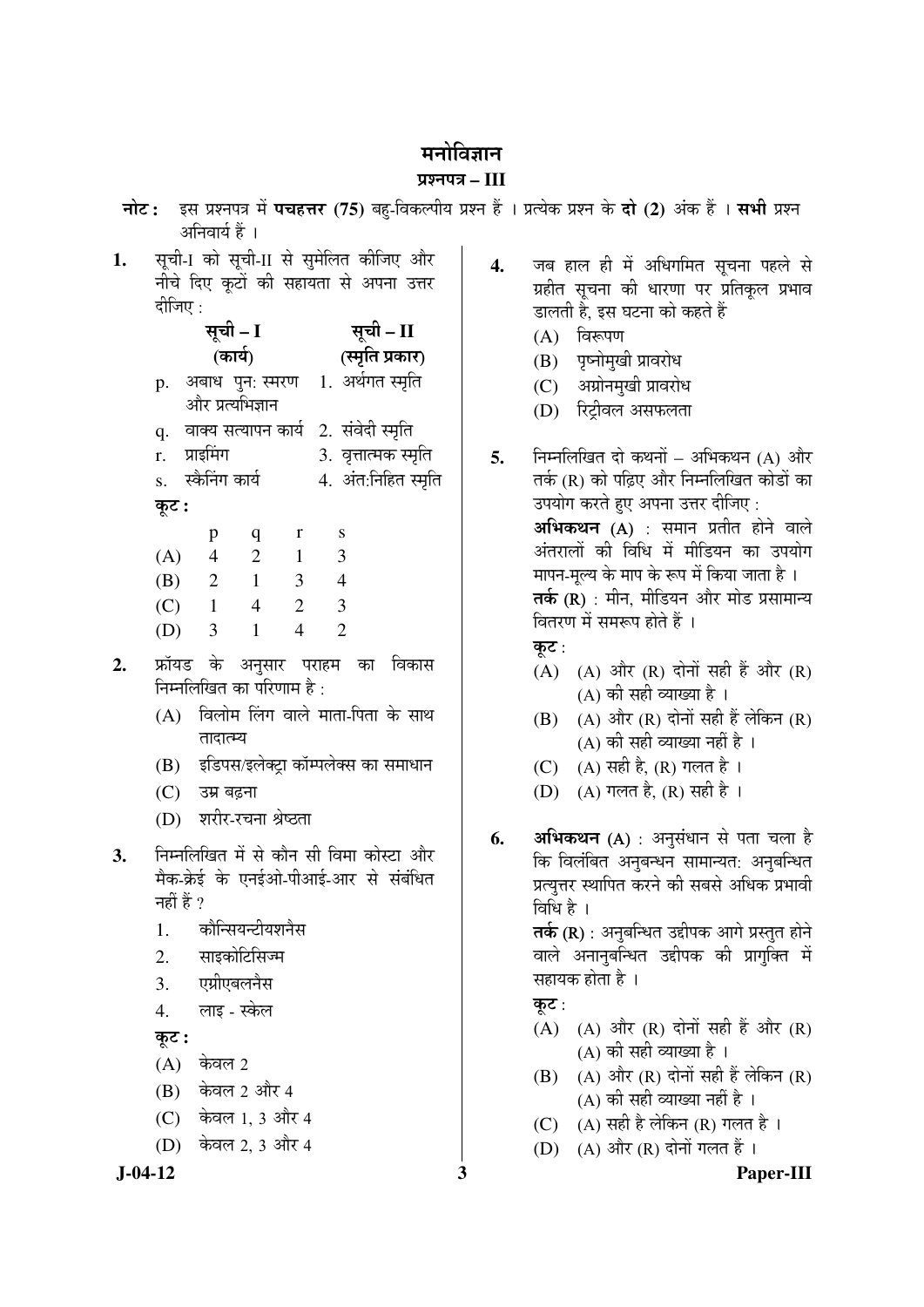- **7.** Which of the following is not a cause of forgetting ?
	- (A) Interference
	- (B) Decay
	- (C) Selective attention
	- (D) Retrieval inhibition
- **8.** Which of the following attributions of an event with positive outcome shall be optimistic (non depressogenic) ?
	- (A) Internal, stable and specific causes
	- (B) External, unstable and global causes
	- (C) Internal, stable and global causes
	- (D) External, unstable and specific causes
- **9.** A child was classified as a case of mental retardation. On DSM IV / IV (TR), this diagnosis would be recorded on :
	- (A) Axis I
	- (B) Axis II
	- (C) Axis III
	- (D) Axis IV
- **10.** Awareness of one's own thought processes enabling effective learning through correction is called :
	- (A) Algorithm
	- (B) Analogies
	- (C) Meta cognition
	- (D) Constructive process
- **11.** How many subjects would be required in a  $3 \times 3 \times 2$  factorial design with ten subjects per cell ?
	- $(A)$  10
	- (B) 18
	- $(C) 90$
	- (D) 180
- **12.** Mechanistic model of growth focuses on :
	- 1. Role of environmental input and behaviour output.
	- 2. Evolutionary origin
	- 3. Quantitative increase in learned responses

- (A) 1 and 2
- (B) 1 and 3
- (C) 2 and 3
- (D) 1, 2 and 3
- **13.** Selye largely ignored the contribution of one of the following in stress :
	- (A) Adrenal medulla
	- (B) Anterior pituitary
	- (C) Adrenal cortex
	- (D) Chronic psychological factors
- **14.** Which of the following clinical procedure/s is/are not based on classical conditioning ?
	- 1. Flooding
	- 2. Transference
	- 3. Client centered therapy
	- 4. Systematic desensitization
	- $(A)$  1 only
	- (B) 2 and 3 only
	- $(C)$  1, 2 and 3 only
	- (D) 1, 3 and 4 only
- **15.** Annual or semi-annual ratings of each employee's performance, coupled with feedback about the ratings they receive are referred to as
	- (A) Performance appraisals
	- (B) Rating inventories
	- (C) Behaviourally anchored rating scales
	- (D) Graphic rating scales
- Paper-III **4** J-04-12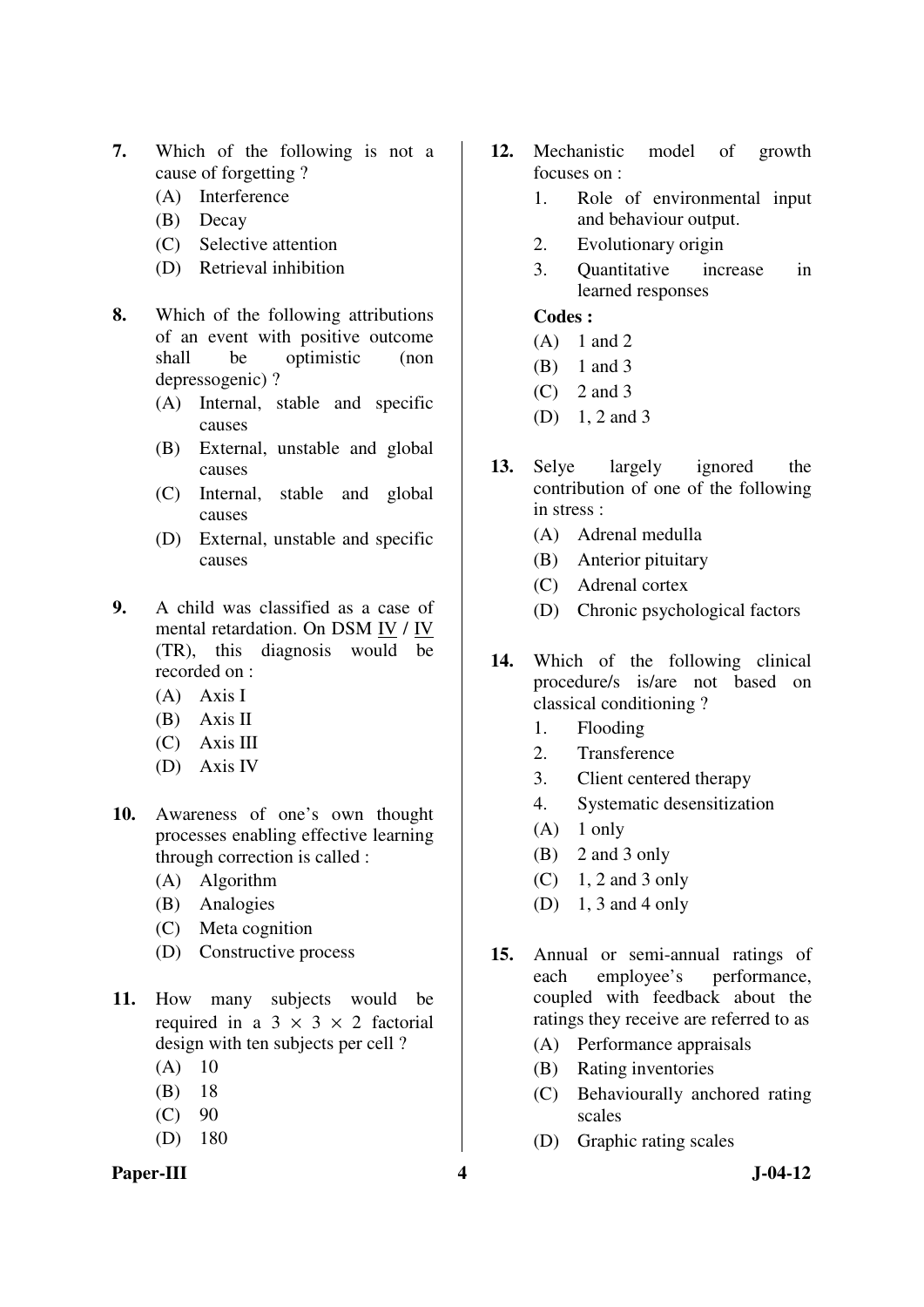- 7. निम्नलिखित में से कौन-सा विस्मरण का कारण नहीं है $\gamma$ 
	- $(A)$  प्रावरोध
	- $(B)$  अवनति
	- $(C)$  चयनित अवधान
	- (D) पुनरोद्धार अवरुधता
- **8.** सकारात्मक परिणाम वाली घटना के निम्नलिखित आरोपणों में से कौन सा आशावादी (अनावसादी) होगा ?
	- $(A)$  and  $\overline{O}$  and  $\overline{O}$  and  $\overline{O}$  and  $\overline{O}$
	- (B) बाह्य, अस्थायी और वैश्विक कारण
	- (C) अंतरिक, स्थायी और वैश्विक कारण
	- $(D)$  बाह्य, अस्थायी और विशिष्ट कारण
- 9. बच्चे को यदि मानसिक मंदन के रूप में वर्गीकृत किया जाता है, तो डी एस एम  $-$ IV/IV (टी आर) में यह निदान निम्नलिखित अक्ष पर दर्ज किया जाएगा :
	- $(A)$  एक्सिस I
	- $(B)$  एक्सिस II
	- (C) एक्सिस III
	- (D) एक्सिस IV
- 10. शब्द्धिकरण के माध्यम से अधिगम को प्रभावी बनाने की स्वयं की चिन्तन प्रक्रियाओं का बोध. कहलाता है :
	- (A) अल्गोरिदिम्
	- (B) सादृश्य
	- $(C)$  मेटा-संज्ञान
	- (D) रचनात्मक प्रक्रिया
- **11.** प्रत्येक कोष्ठ में दस प्रयोज्यों सहित 3  $\times$  3  $\times$  2 उपादान अभिकल्प में कुल कितने प्रयोज्य चाहिए ?
	- $(A)$  10
	- (B) 18
	- $(C) 90$
	- (D) 180
- 12. मेकानिस्टिक संवृद्धि प्रदर्श निम्नलिखित में से किस पर ध्यान केंद्रित करता है ?
	- 1. वर्यावरणीय निर्वेश और व्यवहार निर्गम
	- 2. विकासात्मक उद**भ**व
	- 3. अधिगमित प्रत्युत्तरों में मात्रात्मक वृद्धि कूट :
	- $(A)$  1 और 2
	- (B)  $1 \text{ and } 3$
	- $(C)$  2 और 3
	- (D)  $1, 2$  और 3
- 13. सेल्ये ने प्रतिबल में निम्नलिखित में से एक के योगदान को स्वीकार नहीं किया $\, \cdot \,$ 
	- (A) एंड्रेनल मेडूला
	- (B) एंटीरियर पिट्यूटरी
	- (C) एंडेनल कॉर्टेक्स
	- $(D)$  घिरकालिक मनोवैज्ञानिक कारक
- 14. निम्नलिखित में से कौन से चिकित्सीय प्रक्रिया/ प्रक्रियाएँ क्लासकीय अनुबन्धन पर आधारित नहीं है / हैं ?
	- 1. फ्लडिंग
	- 2. टांसफरेंस
	- 3. वलाइंट केंद्रित चिकित्सा पद्धति
	- 4. सिस्टमेटिक डिसेंसिटाइजेशन
	- $(A)$  केवल 1
	- (B) केवल 2 और 3
	- (C) केवल 1, 2 और 3
	- (D) केवल 1, 3, और 4
- 15. प्रत्येक कर्मचारी के कार्यनिष्पादन का वार्षिक या अर्धवार्षिक रेटिंग और उसके साथ उन्हें प्राप्त रेटिंग के बारे में फीडबैक को कहते हैं
	- $(A)$  कार्यनिष्पादन मृल्यनिरूपण
	- $(B)$  रेटिंग सूची
	- (C) व्यावहारिक रूप से संबद्ध रेटिंग मापनी
	- $(D)$  प्राफिक रेटिंग मापनी

#### **J-04-12 5 Paper-III**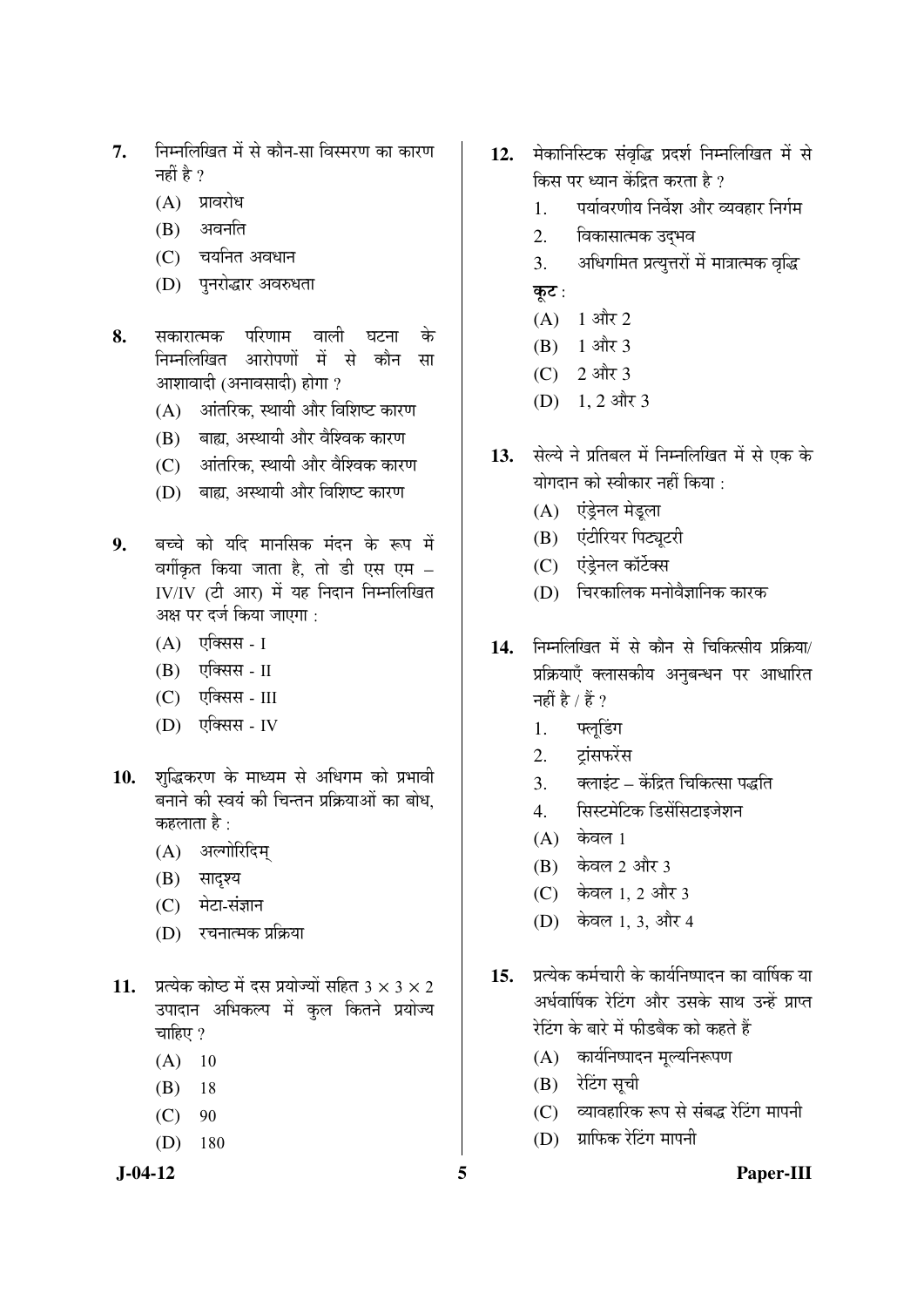**16.** Match List – I with List – II and indicate your answer using the codes given below :

|     | $List-I$<br>(Hormones) |                |                |                       |                       | $List-II$                    |    |  |
|-----|------------------------|----------------|----------------|-----------------------|-----------------------|------------------------------|----|--|
|     |                        |                |                |                       | (Synthesized<br>from) |                              |    |  |
|     | 1.                     |                | Steroidal      | P.                    |                       | An amino                     |    |  |
|     |                        |                | hormones       |                       | acid                  |                              |    |  |
|     | 2.                     | Peptide        |                | Q.                    |                       | Long chain of                |    |  |
|     |                        |                | hormones       |                       |                       | amino acids                  |    |  |
|     |                        | 3. Protein     |                | R.                    |                       | Fat molecule                 |    |  |
|     |                        |                | hormones       |                       |                       |                              |    |  |
|     | 4.                     |                |                |                       |                       | Amino acid S. Short chain of |    |  |
|     |                        |                | derivates      |                       |                       | amino acids                  |    |  |
|     | <b>Codes:</b>          |                |                |                       |                       |                              |    |  |
|     |                        | P              |                | R                     | S                     |                              |    |  |
|     | (A)                    | 4              | Q<br>3         | 1                     | $\mathbf{2}$          |                              |    |  |
|     | (B)                    | $\overline{4}$ | $\mathbf{1}$   | $\overline{2}$        | 3                     |                              |    |  |
|     | (C)                    | $\overline{4}$ | $\mathfrak{Z}$ | $\overline{2}$        | 1                     |                              |    |  |
|     | (D)                    | 3              | $\overline{2}$ | $\mathbf{1}$          | 4                     |                              |    |  |
| 17. |                        |                |                | Arrange the following |                       | needs                        | in |  |

- **17.** Arrange the following needs in accordance with Maslow's hierarchy :
	- 1. Esteem needs
	- 2. Love belongingness
	- 3. Physiological needs
	- 4. Safety needs
	- 5. Self-actualization
- (A) 3 2 1 4 5 (B) 3 2 4 1 5 (C) 3 4 1 2 5
	- (D) 3 4 2 1 5
- **18.** What is true for the contention that we are normally driven to eat by the anticipated pleasure of eating ?
	- (A) Set point theory
	- (B) Negative feedback system
	- (C) Positive incentive theory
	- (D) Homeostatis
- **19.** What does reduce the problem distance between starting point and the goal ?
	- (A) Normative utilitarian
	- (B) Means end analysis
	- (C) Normative logical
	- (D) Heuristic short cuts

## **Paper-III** 6 J-04-12

- **20.** In an experiment if a light is repeatedly presented just before the electric shock is given the animal learns :
	- (A) Operant escape and then operant avoidance
	- (B) Operant avoidance and then operant escape
	- (C) Only operant escape
	- (D) Only operant avoidance
- **21.** The contention that our facial expressions influence our emotional experience, attests to which of the following hypotheses ?
	- (A) Universality hypothesis of facial expressions
	- (B) Emotional specificity hypothesis of ANS activity
	- (C) Emotional generality hypothesis of ANS activity
	- (D) Facial feedback hypothesis
- **22.** Match List I with List II and indicate your answer with the help of given codes :

|               | $List-I$<br>(Cognitive | Process/System) |                | $List - II$<br>(Process/Locale) |
|---------------|------------------------|-----------------|----------------|---------------------------------|
| p.            | feature                |                 | 1.             | right cerebral                  |
|               | based                  |                 |                | hemisphere                      |
|               |                        | processing      |                |                                 |
| q.            | whole                  |                 | 2.             | top down                        |
|               | based                  |                 |                | processing                      |
|               |                        | processing      |                |                                 |
| r.            | abstract               |                 | 3.             | bottom-up                       |
|               | category               |                 |                | processing                      |
|               | system                 |                 |                |                                 |
| S.            | specific               |                 | 4.             | left cerebral                   |
|               |                        | exemplar        |                | hemisphere                      |
|               |                        | subsystem       |                |                                 |
| <b>Codes:</b> |                        |                 |                |                                 |
|               | p                      | q               | r              | S                               |
| (A)           | $\mathbf{1}$           | $\mathfrak{Z}$  | $\overline{4}$ | $\overline{2}$                  |
| (B)           | 3                      | $\overline{2}$  | $\overline{4}$ | $\mathbf{1}$                    |
| (C)           | $\overline{2}$         | $\overline{4}$  | 1              | $\mathfrak{Z}$                  |
| (D)           | $\overline{4}$         | $\mathbf{1}$    | 3              | $\overline{2}$                  |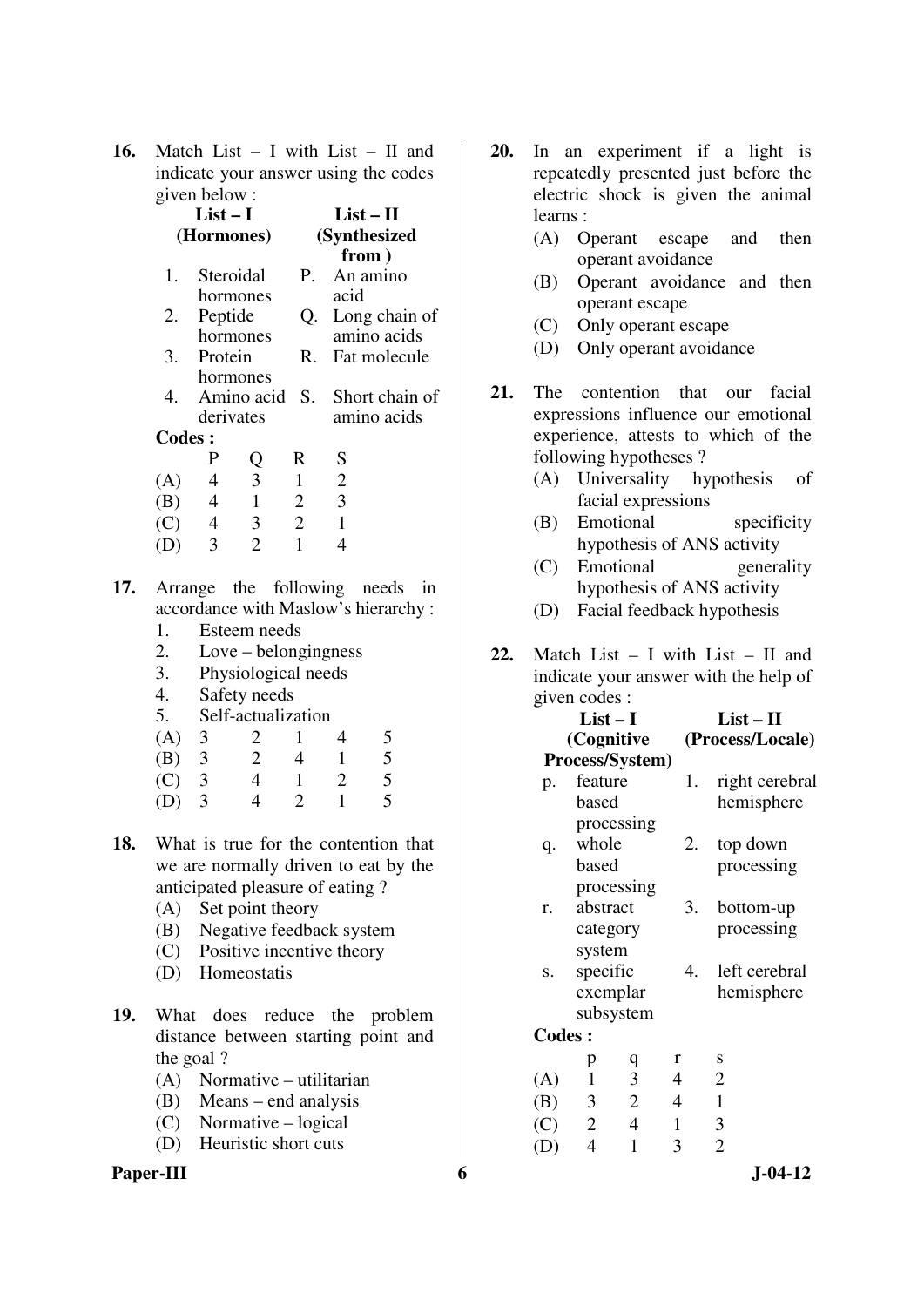|     | 16. सूची-I को सूची-II से सुमेलित कीजिए । |                                     |                 |                |                          |                                                   |  |
|-----|------------------------------------------|-------------------------------------|-----------------|----------------|--------------------------|---------------------------------------------------|--|
|     | सूची – I                                 |                                     |                 |                | सूची - II                |                                                   |  |
|     | (हार्मोन्स)                              |                                     |                 |                |                          | (संश्लिष्ट)                                       |  |
|     |                                          | 1. स्टेराइडल हार्मोन्स P. एकल एमिनो |                 |                |                          | एसिड                                              |  |
|     |                                          | 2. पेप्टाइड हार्मोन्स               |                 |                |                          | Q. एमिनो एसिड की<br>लंबी शृंखला                   |  |
|     |                                          | 3.   प्रोटीन हार्मोन्स              |                 |                |                          | R. वसा मोलिक्यूल                                  |  |
|     |                                          |                                     |                 |                |                          | 4.   एमिनो एसिड डेरिवेट   S.  एमिनो एसिड की       |  |
|     |                                          |                                     |                 |                |                          | लघु शृंखला                                        |  |
|     | कूट :                                    |                                     |                 |                |                          |                                                   |  |
|     |                                          | $\mathbf{P}$                        | Q               |                | R S                      |                                                   |  |
|     |                                          | (A) 4 3                             |                 | $\overline{1}$ | $\overline{\phantom{a}}$ |                                                   |  |
|     |                                          | (B) $4 \t1$                         |                 |                | $2 \quad 3$              |                                                   |  |
|     |                                          | $(C)$ 4 3                           |                 | $\overline{2}$ | $\overline{1}$           |                                                   |  |
|     |                                          | $(D)$ 3                             | $\overline{2}$  | $\mathbf{1}$   | $\overline{4}$           |                                                   |  |
| 17. |                                          | आवश्यकताओं को क्रमानुसार लगाइए :    |                 |                |                          | मास्लो के पदानुक्रम के अनुसार निम्नलिखित          |  |
|     | 1.                                       |                                     | सम्मान आवश्यकता |                |                          |                                                   |  |
|     | 2.                                       |                                     | प्रेम – संबंधता |                |                          |                                                   |  |
|     |                                          | 3. शारीरिक आवश्यकता                 |                 |                |                          |                                                   |  |
|     |                                          | 4.     सुरक्षा की आवश्यकता          |                 |                |                          |                                                   |  |
|     |                                          | 5. स्व-सिद्धी                       |                 |                |                          |                                                   |  |
|     |                                          | $(A)$ 3 2 1 4 5                     |                 |                |                          |                                                   |  |
|     |                                          |                                     |                 |                |                          |                                                   |  |
|     |                                          | (B) 3 2 4 1 5<br>(C) 3 4 1 2 5      |                 |                |                          |                                                   |  |
|     |                                          | (D) 3                               | $4\quad 2$      |                | $1 \quad 5$              |                                                   |  |
|     |                                          |                                     |                 |                |                          | <b>18.</b> इस तर्क के लिए क्या सत्य है कि खाने के |  |
|     |                                          |                                     |                 |                |                          | प्रत्याशित आनन्द से हम सामान्यत: खाने के          |  |
|     |                                          | लिए अंतर्नोदित होते हैं ?           |                 |                |                          |                                                   |  |
|     |                                          | (A) विन्यास बिंदु सिद्धांत          |                 |                |                          |                                                   |  |
|     |                                          | (B) नकारात्मक फीडबैक प्रणाली        |                 |                |                          |                                                   |  |
|     |                                          | (C) सकारात्मक प्रोत्साहन सिद्धांत   |                 |                |                          |                                                   |  |
|     |                                          | (D) समस्थिति                        |                 |                |                          |                                                   |  |
|     |                                          |                                     |                 |                |                          |                                                   |  |
|     |                                          |                                     |                 |                |                          | 19. आरंभिक बिंदु और लक्ष्य के बीच समस्या दूरी     |  |
|     |                                          | को क्या कम करता है ?                |                 |                |                          |                                                   |  |
|     |                                          | (A) मानात्मक – उपयोगितापरक          |                 |                |                          |                                                   |  |
|     |                                          | (B) साधन – साध्य विश्लेषण           |                 |                |                          |                                                   |  |
|     |                                          | (C) मानात्मक – तार्किकता            |                 |                |                          |                                                   |  |
|     |                                          | (D) स्वानुभविकी संक्षिप्त रास्ता    |                 |                |                          |                                                   |  |
|     |                                          |                                     |                 |                |                          |                                                   |  |

- 20. यदि प्रयोग में विद्युत आघात देने से तुरंत पहले बार-बार प्रकाश देने से प्राणी सीखता है, तो
	- $(A)$  क्रियाप्रसत पलायन करता है और उसके बाद क्रियाप्रसृत परिहार
	- (B) क्रियाप्रसूत परिहार और उसके पश्चात पलायन
	- (C) केवल क्रियाप्रसूत पलायन
	- (D) केवल क्रियाप्रस्**त परिहा**र
- 21. यह तर्क कि हमारे चेहरे के भाव हमारे संवेगात्मक अनुभव को प्रभावित करते हैं, यह निम्नलिखित परिकल्पनाओं में किसको साक्ष्यांकित करता है ?
	- $(A)$  चेहरे के भावों की वैश्विकता की परिकल्पना
	- (B) ए एन एस प्रक्रिया के संवेगात्मक विशिष्टता परिकल्पना
	- (C) ए एन एस प्रक्रिया की संवेगात्मक सामान्यता की परिकल्पना
	- (D) मौखिक फीडबैक परिकल्पना
- 22. सूची I को सूची II से सुमेलित कीजिए और नीचे दिए गए कूटों की सहायता से अपना उत्तर दीजिए :

|           | (A)<br>$3 \t2 \t1$<br>$\overline{4}$<br>5                                                                                                        |          | सूची – I                       |                     |                 | सूची – II (प्रक्रम /                                                  |
|-----------|--------------------------------------------------------------------------------------------------------------------------------------------------|----------|--------------------------------|---------------------|-----------------|-----------------------------------------------------------------------|
|           | (B) $3 \t2 \t4 \t1 \t5$                                                                                                                          |          | (संज्ञानात्मक                  |                     |                 | स्थान)                                                                |
|           | $(C)$ 3 4 1 2 5                                                                                                                                  |          | प्रक्रम / प्रणाली)             |                     |                 |                                                                       |
|           | $\overline{4}$<br>2 1<br>5<br>(D)<br>3                                                                                                           | p.       | लक्षण<br>आधारित                |                     |                 | 1. दायाँ प्रमस्तिष्कीय<br>गोलार्ध                                     |
| 18.       | इस तर्क के लिए क्या सत्य है कि खाने के<br>प्रत्याशित आनन्द से हम सामान्यत: खाने के<br>लिए अंतर्नोदित होते हैं ?<br>विन्यास बिंदु सिद्धांत<br>(A) | q.       | प्रक्रमण<br>संपूर्ण<br>आधारित  |                     |                 | 2. शीर्ष से तल की<br>ओर प्रक्रमण                                      |
|           | नकारात्मक फीडबैक प्रणाली<br>(B)<br>(C) सकारात्मक प्रोत्साहन सिद्धांत<br>समस्थिति<br>(D)                                                          | r.<br>S. | प्रक्रमण<br>प्रणाली<br>विशिष्ट |                     |                 | अमूर्त श्रेणी 3. तल से शीर्ष को<br>प्रक्रमण<br>4. बायाँ प्रमस्तिष्कीय |
| 19.       | आरंभिक बिंदु और लक्ष्य के बीच समस्या दूरी<br>को क्या कम करता है ?                                                                                |          | उदाहरण<br>उप प्रणाली           |                     |                 | गोलार्ध                                                               |
|           | (A) मानात्मक – उपयोगितापरक                                                                                                                       | कूट :    | p                              |                     | r               | S                                                                     |
|           | (B) साधन – साध्य विश्लेषण                                                                                                                        | (A)      | 1                              | $\frac{q}{3}$       | $4\overline{ }$ | $\mathbf{2}$                                                          |
|           | $(C)$ मानात्मक – तार्किकता                                                                                                                       | (B)      | $3\qquad 2$                    |                     | $\overline{4}$  | $\mathbf{1}$                                                          |
|           | स्वानुभविकी संक्षिप्त रास्ता<br>(D)                                                                                                              | (C)      |                                | $2 \quad 4 \quad 1$ |                 | 3                                                                     |
|           |                                                                                                                                                  | (D)      | $\overline{4}$                 | $\mathbf{1}$        | 3               | $\overline{2}$                                                        |
| $J-04-12$ |                                                                                                                                                  |          |                                |                     |                 | Paper-III                                                             |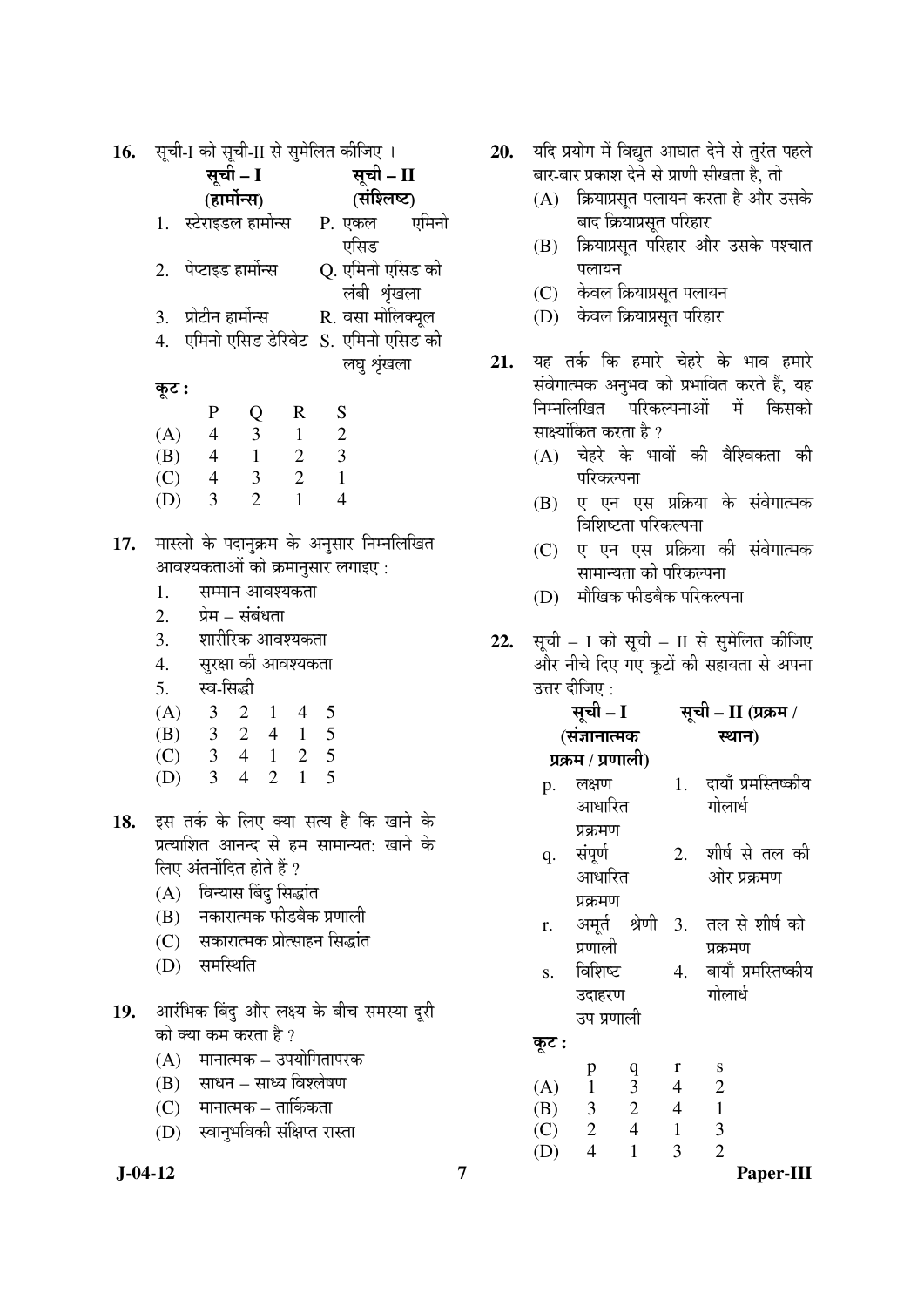**23.** Match List – I with List – II and indicate your answer using the codes given below :

|               | $List-I$       | (Symptom)      | List – II<br>(Disorder) |                    |  |  |
|---------------|----------------|----------------|-------------------------|--------------------|--|--|
| p.            | Waxy           |                |                         | 1. Agoraphobia     |  |  |
|               |                | flexibility    |                         |                    |  |  |
| q.            | Rapid          |                |                         | 2. Schizophrenia   |  |  |
|               | speech         |                |                         |                    |  |  |
|               |                | and flight     |                         |                    |  |  |
|               | of ideas       |                |                         |                    |  |  |
| r.            |                | Excessive      |                         | 3. Narcolepsy      |  |  |
|               | fear of        |                |                         |                    |  |  |
|               | crowded        |                |                         |                    |  |  |
|               | places         |                |                         |                    |  |  |
| S.            |                |                |                         | Cataplexy 4. Mania |  |  |
| <b>Codes:</b> |                |                |                         |                    |  |  |
|               | p              | q              | r                       | S                  |  |  |
| (A)           | $\overline{3}$ | $\overline{4}$ | $\mathbf{1}$            | $\overline{2}$     |  |  |
| (B)           | $\overline{3}$ | $\overline{2}$ | $\overline{4}$          | $\mathbf{1}$       |  |  |
| $(C)$ 4       |                | 2              | $\mathbf{1}$            | 3                  |  |  |
| (D)           | $\overline{2}$ | $\overline{4}$ | $\mathbf{1}$            | 3                  |  |  |
|               |                |                |                         |                    |  |  |

- **24.** In the two-way ANOVA, with A and B as the independent variables, if the F ratio computed as  $MS<sub>A\times B</sub>/MS<sub>W</sub>$  is significant, it can be concluded that
	- 1. Main effect of A is significant.
	- 2. Main effect of B is significant.
	- 3. Interaction effect is significant.

#### **Codes :**

- $(A)$  3 only
- (B) 1 and 2 only
- (C) 2 and 3 only
- (D) 1, 2 and 3
- **25.** Which among the following is a reversible lesion ?
	- (A) Cryogenic lesion
	- (B) Aspiration lesion
	- (C) Radio-Frequency lesion
	- (D) Knife cut lesion

## **Paper-III** 8 J-04-12

**26.** Match List-I with List-II and indicate your answer with the help of codes given below :

|               | $List-I$<br>(Type of Bias) |                  |                | $List-II$<br>(Decision) |
|---------------|----------------------------|------------------|----------------|-------------------------|
| p.            |                            | Anchoring 1.     |                | Making                  |
|               |                            |                  |                | estimates               |
|               |                            |                  |                | from an                 |
|               |                            |                  |                | initial value           |
| q.            |                            | Hind sight $2$ . |                | Adjusting               |
|               |                            |                  |                | past events             |
|               |                            |                  |                | by current              |
|               |                            |                  |                | knowledge               |
| r.            | Framing                    |                  | 3.             | Phrasing of             |
|               |                            |                  |                | situation               |
|               |                            |                  |                | guides biased           |
|               |                            |                  |                | decision                |
| S.            |                            | Represent- 4.    |                | Most stereo             |
|               | ativeness                  |                  |                | typical                 |
|               |                            |                  |                | exemplars are           |
|               |                            |                  |                | selected                |
| <b>Codes:</b> |                            |                  |                |                         |
|               | p                          | q                | r              | S                       |
| (A)           | $\overline{2}$             | 1                | $\overline{4}$ | 3                       |
| (B)           | $\overline{1}$             | 3                | $\overline{2}$ | $\overline{4}$          |
| (C)           | $\overline{2}$             | 3                | $\overline{4}$ | $\mathbf{1}$            |

**27.** Arrange different types of 'Play' in an increasing order of cognitive complexity :

(D) 1 2 3 4

- 1. Constructive
- 2. Dramatic
- 3. Functional

4. Games

| (A)     | $\mathbf{2}$ |   | 3              |  |
|---------|--------------|---|----------------|--|
| (B) 2   |              | 3 | $\mathbf{I}$   |  |
| $(C)$ 1 |              | 2 | 3              |  |
| (D)     | $\mathbf{1}$ | 3 | $\overline{2}$ |  |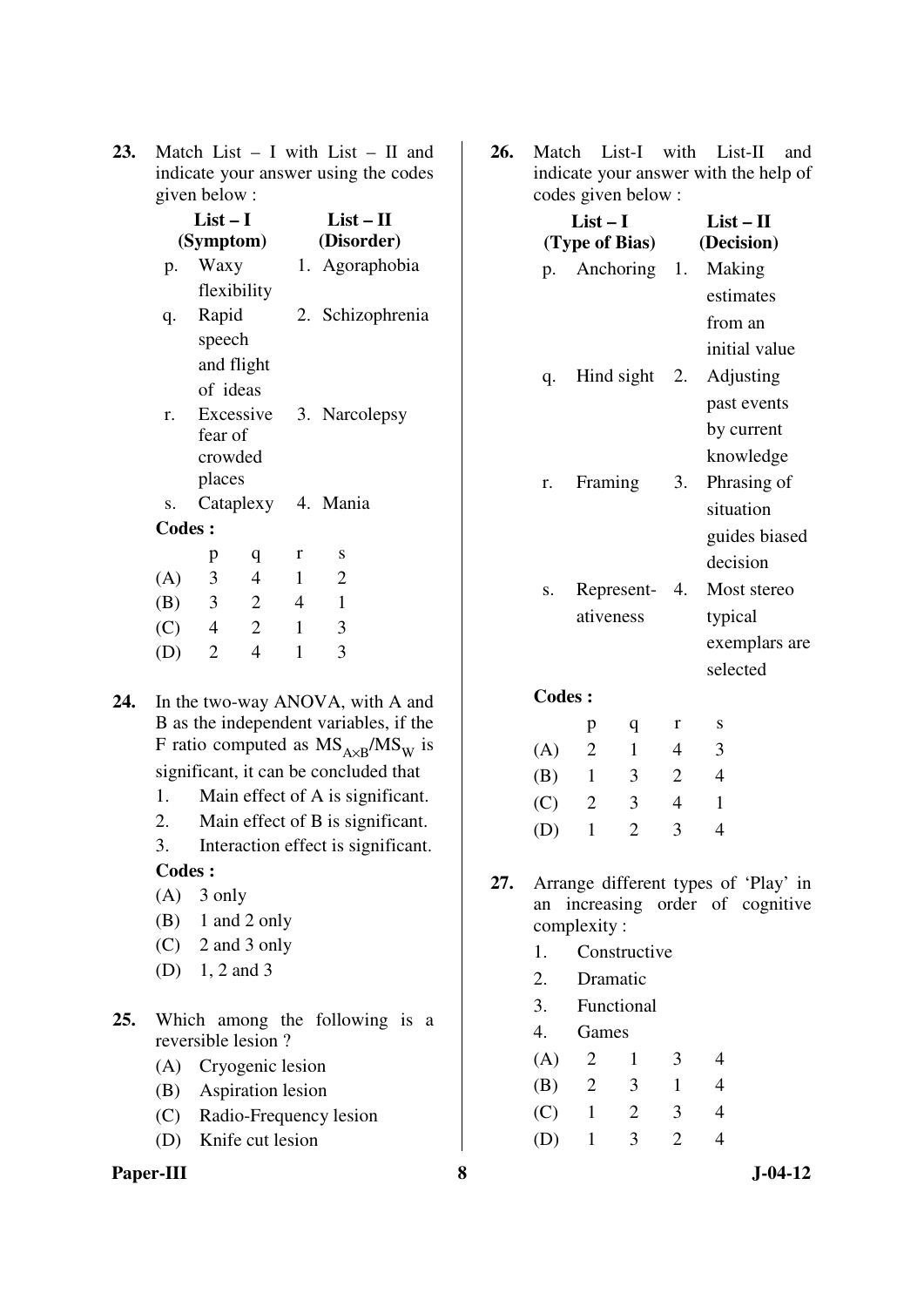23. सूची – I को सूची – II से सुमेलित कीजिए और नीचे दिए गए कूटों का उपयोग करते हुए अपना उत्तर दीजिए :

|     | सूची –I |                 |                |              | सूची –II                                      |  |  |  |  |
|-----|---------|-----------------|----------------|--------------|-----------------------------------------------|--|--|--|--|
|     |         | (लक्षण)         |                |              | (विकृति)                                      |  |  |  |  |
|     |         |                 |                |              | p. मोमी लचकता 1. एगोराफोबिया                  |  |  |  |  |
|     |         |                 |                |              | q. त्वरित भाषण 2. शीज़ोफ्रेनिया               |  |  |  |  |
|     |         | और विचारों      |                |              |                                               |  |  |  |  |
|     |         | की उड़ान        |                |              |                                               |  |  |  |  |
|     |         | r. भीड़-भाड़    |                |              | 3. नर्कोलेप्सी                                |  |  |  |  |
|     |         | वाले स्थानों से |                |              |                                               |  |  |  |  |
|     |         | अत्यधिक भय      |                |              |                                               |  |  |  |  |
|     |         | s. कैटाप्लेक्सी |                |              | 4. उन्माद                                     |  |  |  |  |
|     | कूट :   |                 |                |              |                                               |  |  |  |  |
|     |         | p               | q              | $\mathbf r$  | ${\bf S}$                                     |  |  |  |  |
|     |         | $(A)$ 3         | $\overline{4}$ | $1 \quad 2$  |                                               |  |  |  |  |
|     |         | $(B)$ 3 2 4 1   |                |              |                                               |  |  |  |  |
|     |         | $(C)$ 4 2 1     |                |              | $\overline{3}$                                |  |  |  |  |
|     | (D)     | $\overline{2}$  | $\overline{4}$ | $\mathbf{1}$ | 3                                             |  |  |  |  |
|     |         |                 |                |              |                                               |  |  |  |  |
| 24. |         |                 |                |              | द्वि-मार्गी प्रसरण विश्लेषण (अनोवा) में, जहाँ |  |  |  |  |
|     |         |                 |                |              | स्वतन्त्र चरों के रूप में A और B हैं, यदि     |  |  |  |  |

- स्वतन्त्र चरों के रूप में A और B हैं, यदि  $\mathrm{MS}_{\mathrm{A}\times\mathrm{B}}/\mathrm{MS}_{\mathrm{W}}$  के रूप में F अनुपात की परिगणना की गई है, तो यह निष्कर्ष दिया जा सकता है कि
	- 1. A का मुख्य प्रभाव सार्थक है ।
	- 2. B का मुख्य प्रभाव सार्थक है ।
	- 3. अंत:क्रिया प्रभाव सार्थक है ।
	- कूट :
	- $(A)$  केवल 3
	- $(B)$  केवल 1 और 2
	- $(C)$  केवल 2 और 3
	- $(D)$  1, 2 और 3
- 25. निम्नलिखित में से परिवर्त्य विक्षति कौन सी है ?
	- $(A)$  निम्नतापी विक्षति
	- $(B)$  अंत:श्वसन विक्षति
	- $(C)$  रेडियो-आवृत्ति विक्षति
	- (D) छुरी काट विक्षति
- 

**26.** सूची – I को सूची – II के साथ सुमेलित करें :

|         | सूची – I        | सूची – II      |                |                                                 |  |  |
|---------|-----------------|----------------|----------------|-------------------------------------------------|--|--|
|         | (अभिनति प्रकार) |                |                | (निर्णय)                                        |  |  |
|         | p. एंकरिंग      |                | 1.             | प्रारम्भिक                                      |  |  |
|         |                 |                |                | मान/मूल्य से                                    |  |  |
|         |                 |                |                | अनुमान लगाना                                    |  |  |
| q.      |                 | हिंडसाइट       |                | 2. भूतपूर्व घटनाओं                              |  |  |
|         | (पश्च दृश्य)    |                |                | का वर्तमान ज्ञान                                |  |  |
|         |                 |                |                | के साथ                                          |  |  |
|         |                 |                |                | समायोजन                                         |  |  |
| r.      | निर्माण         |                |                | 3. परिस्थिति गढ़ने                              |  |  |
|         |                 |                |                | से अवनति युक्त                                  |  |  |
|         |                 |                |                | निर्णय का                                       |  |  |
|         |                 |                |                | निर्देशन                                        |  |  |
| S.      | प्रतिनिधिक      |                |                | 4. सर्वाधिक                                     |  |  |
|         |                 |                |                | प्रारूपिक                                       |  |  |
|         |                 |                |                | उदाहरणों का                                     |  |  |
|         |                 |                |                | चयन किया जाना ।                                 |  |  |
| कूट :   |                 |                |                |                                                 |  |  |
|         | p               | q              | r              | S                                               |  |  |
| (A)     | $\overline{2}$  | $\overline{1}$ | $\overline{4}$ | $\overline{\mathbf{3}}$                         |  |  |
| (B)     | $\overline{1}$  | $\overline{3}$ | $\overline{2}$ | $\overline{4}$                                  |  |  |
| $(C)$ 2 |                 | 3              | $\overline{4}$ | $\mathbf{1}$                                    |  |  |
| (D)     | $\mathbf{1}$    | $\overline{2}$ | 3              | $\overline{4}$                                  |  |  |
|         |                 |                |                |                                                 |  |  |
|         |                 |                |                | 27. भिन्न प्रकार के 'क्रीड़ाओं' को संज्ञानात्मक |  |  |
|         |                 |                |                | जटिलता के वर्द्धमान क्रम में व्यवस्थित कीजिये : |  |  |
| 1.      | रचनात्मक        |                |                |                                                 |  |  |
|         | 2. नाटकीय       |                |                |                                                 |  |  |
| 3.      | प्रकार्यात्मक   |                |                |                                                 |  |  |
|         | 4. खेल          |                |                |                                                 |  |  |
| $(A)$ 2 |                 | $\blacksquare$ | 3              | $\overline{4}$                                  |  |  |
| (B)     | $\overline{2}$  | 3 <sup>1</sup> | $\mathbf{1}$   | $\overline{4}$                                  |  |  |

 (C) 1 2 3 4 (D) 1 3 2 4

```
 J-04-12 9 Paper-III
```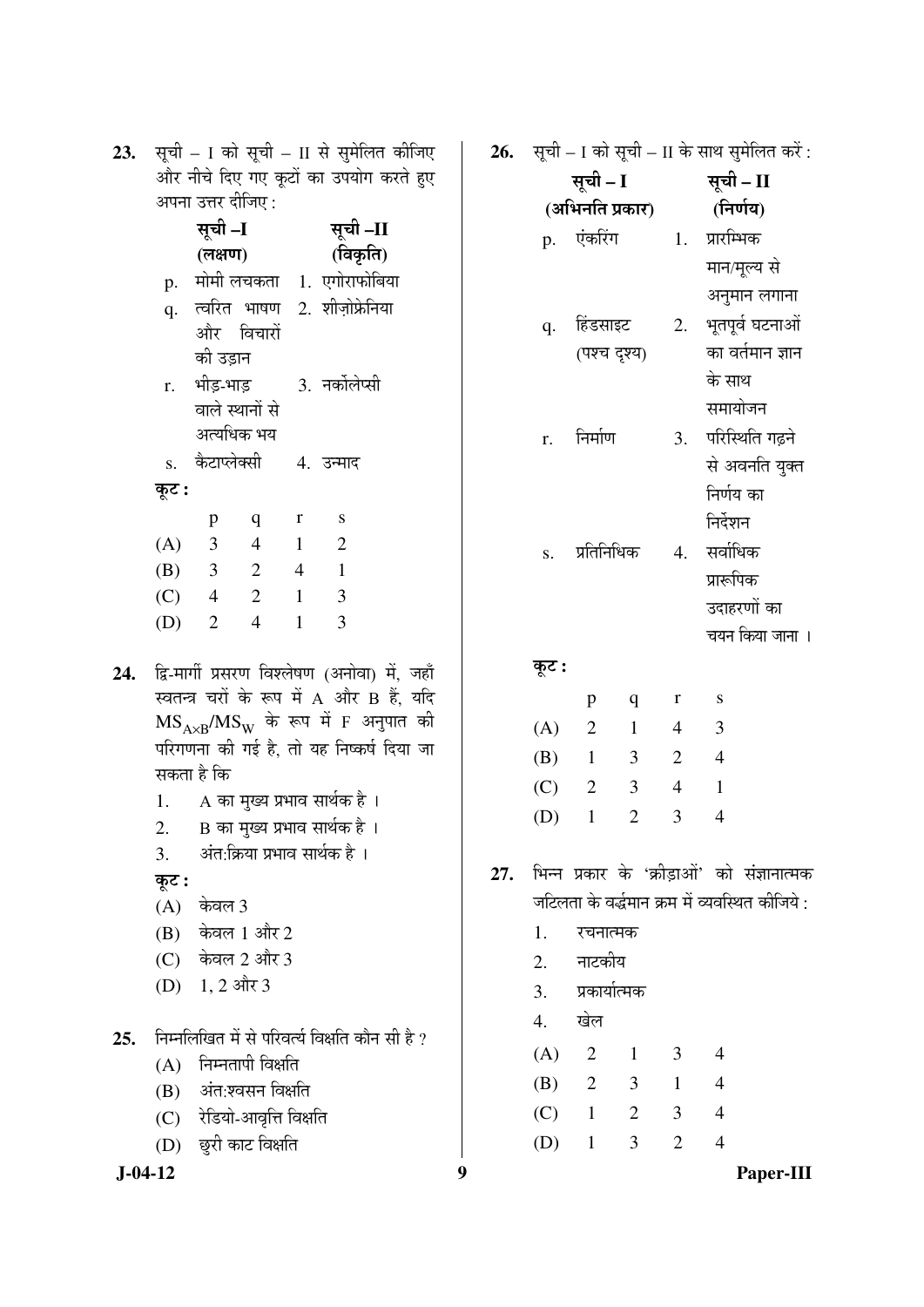- **28.** Some people believe that certain objects bring luck and help them in being successful. Such superstitions may be the result of :
	- (A) insight
	- (B) a program of behaviour modification
	- (C) autoshaping
	- (D) token economy systems
- **29. Assertion (A) :** Fear or stress prior to surgery has been associated with slower post surgical recovery, including delays in wound healing.
	- **Reason (R) :** Psychological factors can influence physical illness.

- (A) Both (A) and (R) are true and (R) is the correct explanation of  $(A)$ .
- (B) Both (A) and (R) are true and (R) is not the correct explanation of (A).
- $(C)$  (A) is true but  $(R)$  is false.
- (D) Both (A) and (R) are false.
- **30.** The way in which a child's efforts to master a new or challenging task is supported in a flexible and contingent way by teachers, parents or more competent persons is called
	- (A) Scaffolding
	- (B) Social influence
	- (C) Social mediation
	- (D) Social referencing

## Paper-III **10** J-04-12

**31.** Which one of the following pairs is NOT correctly matched ?

|     | Term in factor | <b>Meaning</b> |                |
|-----|----------------|----------------|----------------|
|     | analysis       |                | / Example      |
| (A) | Factor         |                | Principal      |
|     | extraction     |                | axes           |
|     | method         |                |                |
| (B) | Factor         |                | Promax         |
|     | rotation       |                |                |
|     | method         |                |                |
| (C) | Inter factor   |                | Correlation    |
|     | correlation    |                | hetween        |
|     |                |                | orthogonal     |
|     |                |                | factors        |
|     | Cattell's      |                | Plot to decide |
|     | scree          |                | number of      |
|     |                |                | factors retain |
|     |                |                | for            |
|     |                |                | interpretation |

**32.** Choose the right sequence for stages of a sleep bout.

| $(A)$ II III IV REM |  |  |
|---------------------|--|--|
| (B) III II REM II   |  |  |
| $(C)$ REM II III I  |  |  |
| (D) I II III REM    |  |  |

- **33.** Child using whole arm movement in writing before he uses his fingers in holding a pen or pencil is indicative of
	- (A) Proximo Distal Principle
	- (B) Cephalo Caudal Principle
	- (C) Specific movement
	- (D) Neural control
- **34.** Principle stating that a more preferred activity can be used to reinforce a less preferred activity is referred to as :
	- (A) Trace conditioning
	- (B) Hull's principle
	- (C) Principle of stimulus generalization
	- (D) Premack principle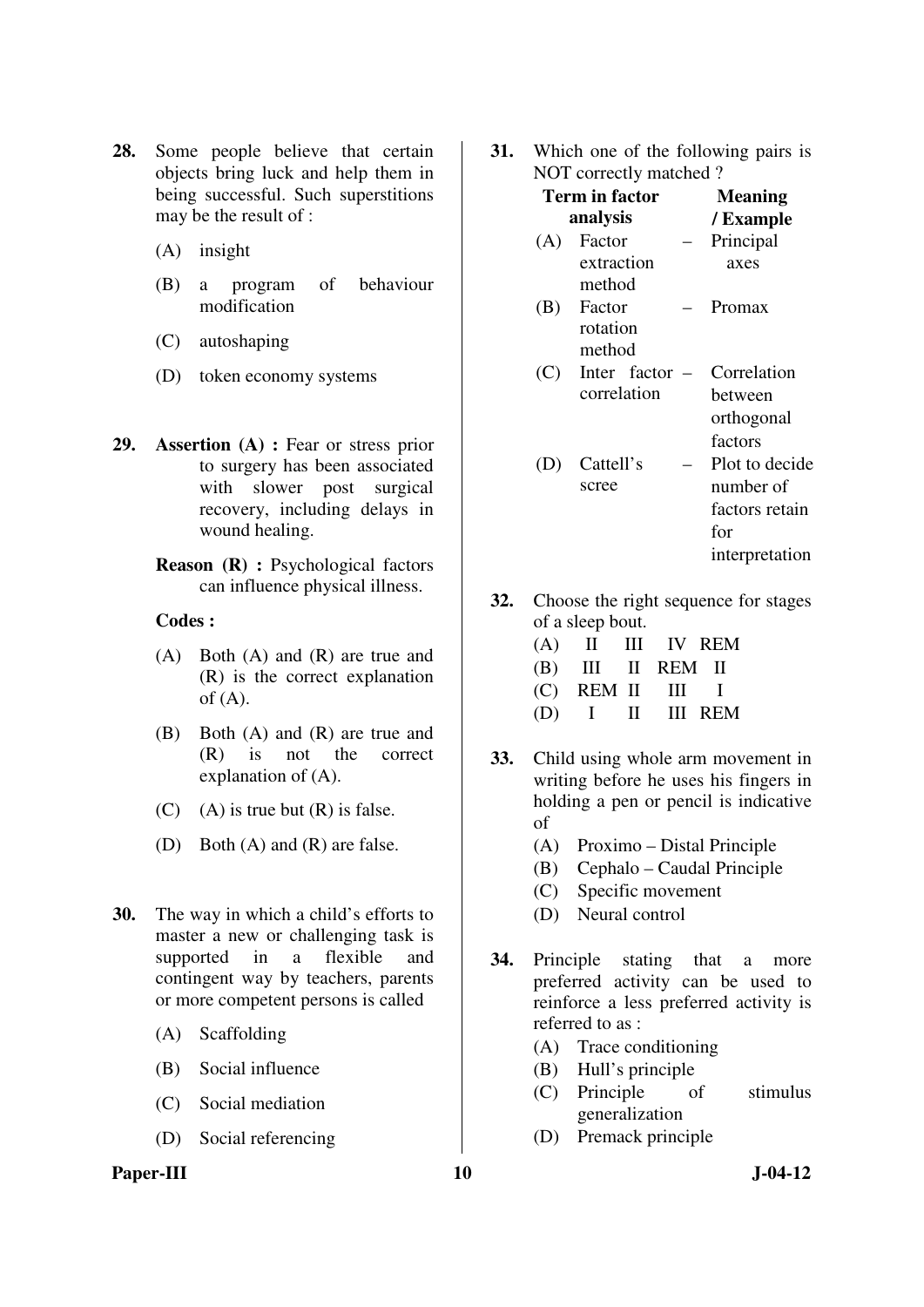- 28. कुछ लोगों का मानना है कि कुछ वस्तुएँ सौभाग्यशाली होती हैं और सफलता पाने में उनकी सहायता करती हैं । ऐसे अंधविश्वास निम्नलिखित का परिणाम हो सकते हैं :
	- $(A)$  अंतर्दृष्टि
	- (B) व्यवहार आशेधन का कार्यक्रम
	- (C) स्वआकृतिकरण (ऑटोशेपिंग)
	- (D) टोकन अर्थव्यवस्था तंत्र
- 29. **अभिकथन** (A) : सर्जरी (शल्य क्रिया) पूर्व भय या प्रतिबल, जख्म भरने में विलम्ब, धीमे उत्तर शल्यक स्वास्थ्य लाभ से सम्बन्धित है ।
	- **कारण (R) :** मनोवैज्ञानिक कारक दैहिक ंबीमारी को प्रभावित कर सकते हैं ।
	- कूट :
	- $(A)$   $(A)$  और  $(R)$  दोनों सत्य हैं और  $(R)$ , (A) की सही व्याख्या है ।
	- $(B)$   $(A)$  और  $(R)$  दोनों सत्य हैं और  $(R)$ .  $(A)$  की सही व्याख्या नहीं है ।
	- (C) (A) सत्य है, परन्तु (R) असत्य है।
	- (D)  $(A)$  और  $(R)$  दोनों असत्य हैं।
- 30. नये या चुनौतीपूर्ण कार्य पर निपुणता हासिल करने के बच्चे के प्रयासों को जिस प्रकार से अध्यापकों, अभिभावकों या ज्यादा निपुण व्यक्तियों द्वारा नम्य तथा प्रासंगिक ढंग से सपोर्ट  $\overline{y}$ (प्रोत्साहित) किया जाता है. उसे कहते हैं:
	- (A) पाड़ बांधना (स्कैफ़ॅल्डिंग)
	- $(B)$  सामाजिक प्रभाव
	- $(C)$  सामाजिक मध्यस्थता
	- $(D)$  सामाजिक हवाला देना

31. निम्नलिखित में से कौन सा युग्म सही सुमेलित नहीं है ?

> कारक विश्लेषण के  $\overline{\mathbf{u}}$ अर्थ / उदाहरण

- $(A)$  संघटक निष्कर्षण पद्धति प्रिंसीपल एक्सिस
- $(B)$  संघटक घर्णन  $-$ पद्धति प्रोमैक्स
- (C) अंत:संघटक सहसम्बन्ध लम्बकोणीय घटकों के बीच सह सम्बन्ध
- (D) कैटटल' का स्क्री विवेचन के लिये संघटकों की संख्या निश्चित करने का आरेख
- 32. निंद्रा के एक दौर की अवस्थाओं के सही अनुक्रम का चयन करें :
	- (A) II III IV REM (B) III II REM II (C) REM II III I (D) I II III REM
- 33. EKR TEE THE BEET THE THE STABLE OF THE STADE OF THE STADE OF THE STADE OF THE STADE OF THE STADE OF THE STA अपनी अंगलियों का उपयोग करने लगता है लिखने में पूरी बांह का उपयोग करना किसका सचक है ?
	- (A) समीप-दूरस्थ सिद्धान्त
	- (B) शिरो-पुच्छीय सिद्धान्त
	- $(C)$  विशिष्ट गतिक कार्य
	- (D) तंत्रिक नियन्त्रण
- 34. जिस सिद्धान्त के अनुसार ज्यादा अधिमानी गतिविधि को कम अधिमानी गतिविधि को पुनर्बलित करने के लिये उपयोग किया जा सकता है, उसे क्या कहा जाता है ?
	- $(A)$  अवशेष अनुबन्धन
	- (B) हल का सिद्धान्त
	- (C) उद्दीपक सामान्यीकरण का सिद्धान्त
	- (D) प्रीमैक सिद्धान्त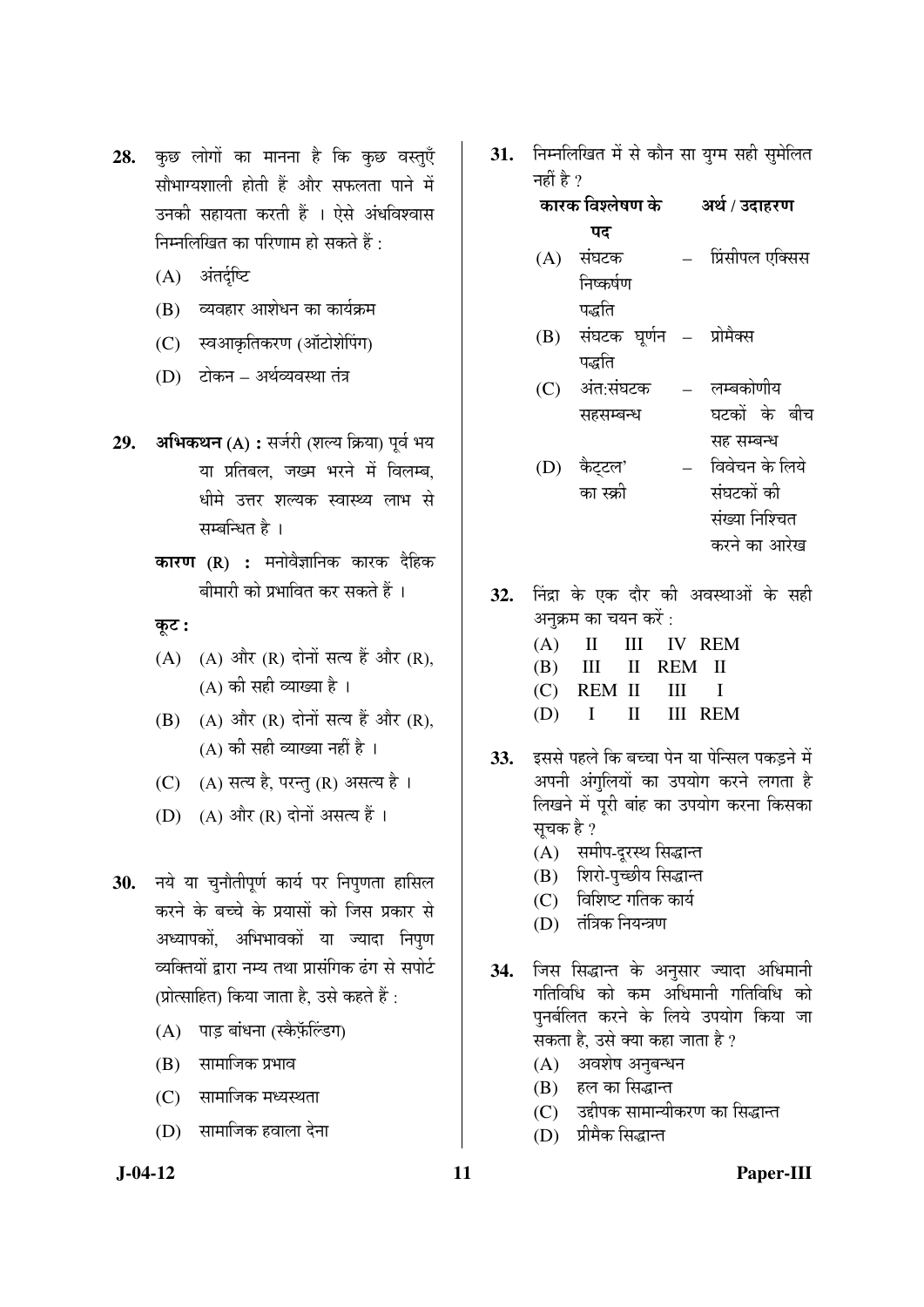- **35.** According to Atkinson and Shiffrin model of human memory which of the following sequence of events is correct ?
	- (A) attention sensory memory short term memory – long term memory – elaborative rehearsal.
	- (B) sensory memory attention short term memory – elaborative rehearsal – long term memory
	- (C) attention short term memory sensory memory elaborative rehearsal – long term memory
	- (D) sensory memory short term memory – attention – long term memory – elaborative rehearsal.
- **36.** Attribution, the process by which we determine the causes behind other's behaviour, involves focusing on which aspects of behaviour ?
	- (A) consensus, distinctiveness and attraction
	- (B) distinctiveness, consistency and influence
	- (C) consensus, consistency and distinctiveness
	- (D) distinctiveness, influence and attraction
- **37.** Deliberate application of known strategies to tasks, planning their use in advance, monitoring them in action, evaluating their output and modifying subsequent behaviour on the basis of performance is called.
	- (A) Self regulated learning
	- (B) Implicit learning
	- (C) Deductive reasoning
	- (D) Cognitive learning
- **38.** At what level do we understand the complete meaning and sense of a language structure ?
	- (A) Phonemes
	- (B) Syntax
	- Prosodic contour
	- (D) Morphemes
- **39.** In terms of the percentage of common variance shared by the two variables, arrange the following co-relations in descending order :
	- 1. 0.60
	- 2.  $-0.50$ <br>3.  $-0.70$
	- $-0.70$
	- 4. 0.40
	- (A) 3, 1, 2, 4
	- (B) 1, 4, 3, 2
	- $(C)$  1, 4, 2, 3
	- (D) 1, 3, 4, 2
- **40.** What do characterize Rapid Eye Movement sleep?
	- 1. Delta waves
	- 2. Loss of muscle tone
	- 3. Low voltage high frequency waves
	- 4. Higher cerebral activity
	- (A) 1, 2 and 3
	- (B)  $1, 2$  and 4<br>(C)  $2, 3$  and 4
	- 2, 3 and 4
	- (D) 1, 2, 3 and 4
- **41.** Threshold hypothesis indicates :
	- (A) positive correlation between intelligence and creativity upto a particular level of intelligence.
	- (B) negative correlation between intelligence and creativity upto a particular level of intelligence.
	- (C) curvilinear relationship between intelligence and creativity after a particular level of intelligence.
	- (D) negative correlation between intelligence and creativity after a particular level of intelligence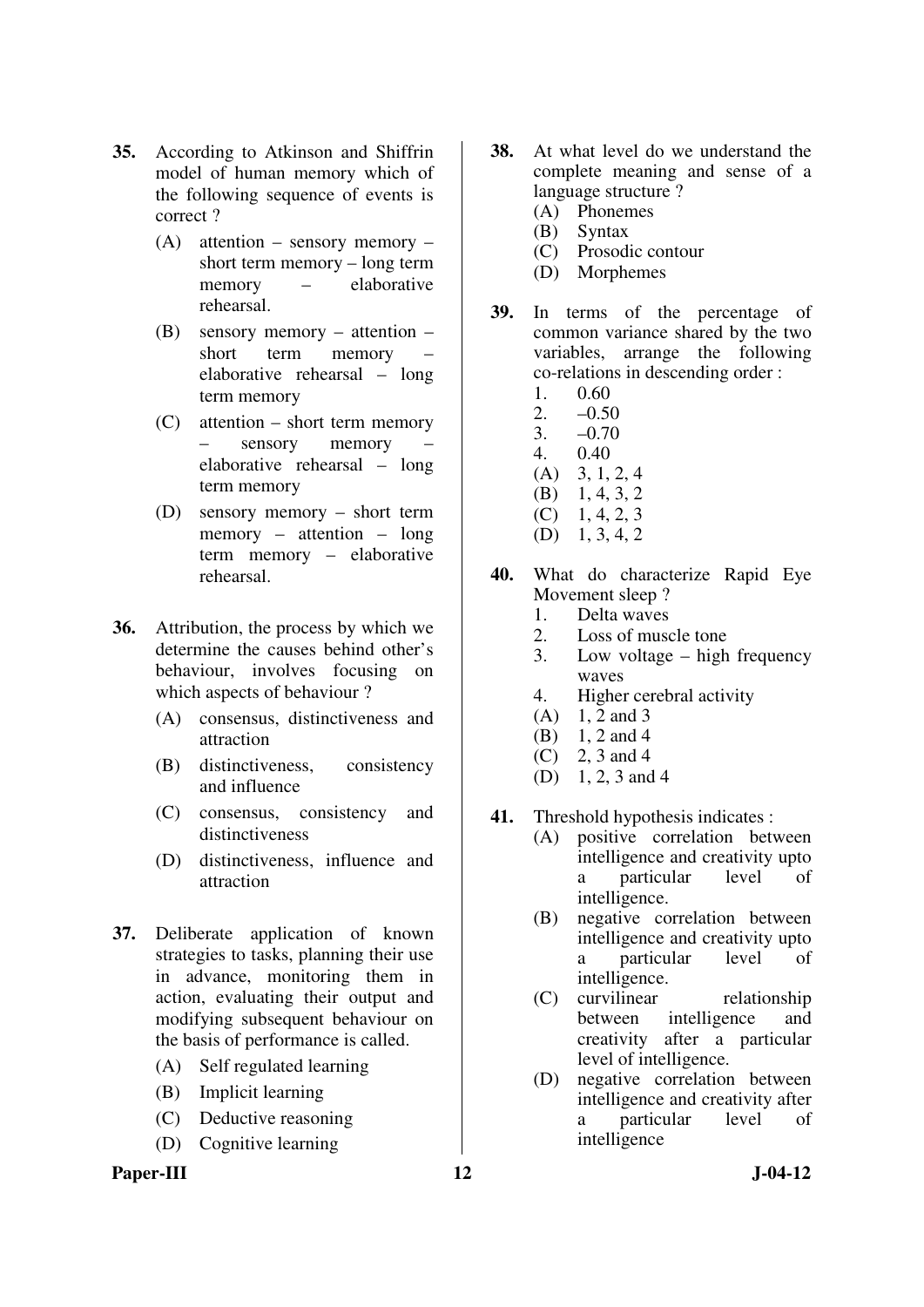- 35. मानव स्मृति के एटकिंसन एवं शिफरिन मॉडल के अनुसार घटनाओं के निम्नलिखित अनुक्रम में से कौन सा सही है ?
	- $(A)$  अवधान संवेदी स्मृति अल्पकालिक स्मृति – दीर्घकालिक स्मृति – विस्तारित रिहर्सल
	- (B) संवेदी स्मृति अवधान अल्पकालिक स्मृति – विस्तारित रिहर्सल – दीर्घकालिक स्मृति
	- $(C)$  अवधान अल्पकालिक स्मृति संवेदी स्मृति – विस्तारित रिहर्सल – दीर्घकालिक स्मृति
	- $(D)$  संवेदी स्मृति अल्पकालिक स्मृति अवधान – दीर्घकालिक स्मृति – विस्तारित रिहर्सल
- 36. आरोपण, एक प्रक्रिया जिसके द्वारा हम दूसरों के व्यवहार के कारणों को निर्धारित करते हैं, व्यवहार के किन पहलुओं पर ध्यान केन्द्रित करने से जुड़ा है ?
	- (A) सर्वसम्मति, वैशिष्ट्य, आकर्षण
	- (B) वैशिष्ट्य, संगति, प्रभाव
	- (C) सर्वसम्मति, संगति और वैशिष्ट्य
	- (D) वैशिष्टय, प्रभाव और आकर्षण
- **37.** कार्य की ज्ञात युक्तियों का सुविचारित अनुप्रयुक्ति, उनके उपयोग की अग्रिम योजना, क्रिया करते हुए उनकी निगरानी, उनके निर्गत आऊटपुट का मूल्यांकन और निष्पन्नता के आधार पर उत्तरवर्ती व्यवहार में सुधार लाना क्या कहलाता है ?
	- $(A)$  स्व-विनियमित अधिगम
	- $(B)$  अंतर्निहित अधिगम
	- (C) निगमनात्मक तर्कण
	- (D) संज्ञानात्मक अधिगम
- 38. हम भाषा संरचना का संपर्ण अर्थ तथा भाव किस स्तर पर समझते हैं ?
	- $(A)$  स्वनिम
	- (B) वाक्य-विन्यास
	- (C) छंद शास्त्रीय परिरेखा
	- $(D)$  रूपिम
- 39. ai चरों के सांझे-प्रसरण के प्रतिशत के सम्बन्ध में, निम्नलिखित सहसम्बन्धों को अवरोही क्रम में व्यवस्थित कीजिये –
	- 1. 0.60
	- $2. -0.50$
	- 3.  $-0.70$
	- 4. 0.40
	- (A) 3, 1, 2, 4
	- (B) 1, 4, 3, 2  $(C)$  1, 4, 2, 3
	- (D) 1, 3, 4, 2
- 40. तीव्र नेत्र गति निंद्रा की विशेषता क्या है ?
	- 1. हेल्टा तरंगें
	- 2. मांसपेशीय तनाव की अनुपस्थिति
	- 3. Flम्न वॉल्टेज उच्च आवृत्ति की तरंगें
	- 4. उच्च प्रमस्तिष्कीय गतिविधि
	- $(A)$  1, 2 और 3
	- $(B)$  1, 2 और 4
	- (C) 2, 3 और 4
	- $(D)$  1, 2, 3 और 4
- **41.** श्रेसहोल्ड प्राक्कल्पना इंगित करती है कि :
	- (A) बुद्धि के एक विशेष स्तर तक बुद्धि तथा सृजनात्मकता के बीच धनात्मक सहसम्बन्ध
	- (B) बद्धि के एक विशेष स्तर तक बुद्धि तथा सृजनात्मकता के बीच नकारात्मक सहसम्बन्ध
	- (C) बुद्धि के एक विशेष स्तर के पश्चात् बुद्धि तथा सृजनात्मकता के बीच वक्र रेखीय सहसम्बन्ध
	- (D) बुद्धि के एक विशेष स्तर के पश्चात बुद्धि तथा सृजनात्मकता के बीच नकारात्मक सहसम्बन्ध

## **J-04-12 13 Paper-III**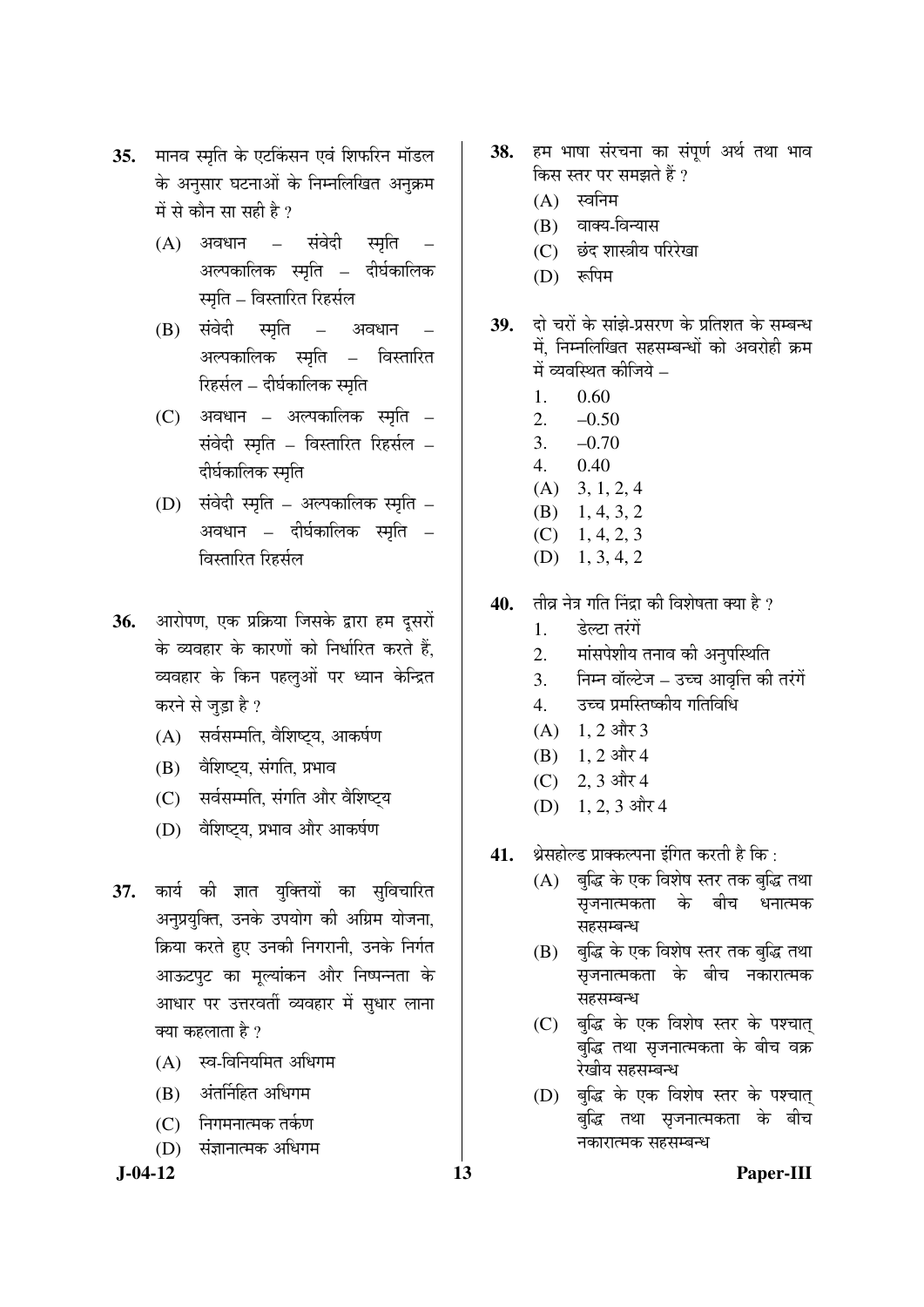|  | <b>42.</b> Using Sternberg's theory as the |  |  |
|--|--------------------------------------------|--|--|
|  | reference, match List-I with List-II.      |  |  |

| $List-I$     | $List-II$         |
|--------------|-------------------|
| (Components) | (Type)            |
| Experiential | 1. Analytic       |
| Contextual   | 2. Creative       |
| Componential | 3. Practical      |
|              | 4. Successful     |
|              | $p_{\cdot}$<br>r. |

|     | р              | q              | r |
|-----|----------------|----------------|---|
| (A) | 3              | 4              | 2 |
| (B) | $\overline{2}$ | 3              | 1 |
| (C) | 4              | $\overline{2}$ | 3 |
| (D) | 2              | 1              | 3 |

**43.** Match List-I with List-II and indicate your answer with the help of the given codes :

|               | $List-I$<br>(Type of<br><b>Memory</b> ) | $List - II$<br>(Type of<br>Information) |              |  |                |  |  |
|---------------|-----------------------------------------|-----------------------------------------|--------------|--|----------------|--|--|
| p.            | echoic                                  |                                         |              |  | 1. episodic    |  |  |
|               | memory                                  |                                         |              |  | information    |  |  |
| q.            | iconic                                  |                                         |              |  | 2. auditory    |  |  |
|               | memory                                  |                                         |              |  | information    |  |  |
| r.            | auto                                    |                                         |              |  | 3. visual      |  |  |
|               | memory                                  | biographical                            |              |  | information    |  |  |
| S.            | implicit                                |                                         |              |  | 4. priming     |  |  |
|               | memory                                  |                                         |              |  |                |  |  |
| <b>Codes:</b> |                                         |                                         |              |  |                |  |  |
|               | p                                       | $\mathbf q$                             | r            |  | S              |  |  |
| (A)           | 4                                       | $\mathbf{1}$                            | 3            |  | $\overline{2}$ |  |  |
| (B)           | 2                                       | 3                                       | $\mathbf{1}$ |  | $\overline{4}$ |  |  |
| (C)           | $\overline{3}$                          | 4                                       | 2            |  | $\mathbf{1}$   |  |  |
| (D)           | $\overline{4}$                          | $\overline{2}$                          | 1            |  | 3              |  |  |

- **44.** Which of the following illnesses caused by long term abuse of alcohol often involves profound retrograde amnesia ?
	- (A) Alzheimer's disease
	- (B) Parkinson's disease
	- (C) Huntington's disease
	- (D) Korsakoff's disease
- **45.** Applied behaviour analysis involves four steps. Which of the following two pairs are included ?
	- 1. Define and observe
	- 2. Enumerate and reward
	- 3. Observe and reinforce
	- 4. Intervene and test
	- $(A)$  (1) and (2) are correct.
	- $(B)$  (1) and (4) are correct.
	- $(C)$  (2) and (4) are correct.
	- (D) (3) and (4) are correct.
- **46.** Match List-I with List-II and indicate your answer with the help of given codes :

| $List-I$      |                |                |                |              | $List - II$     |  |  |  |
|---------------|----------------|----------------|----------------|--------------|-----------------|--|--|--|
|               | (Route)        |                |                | (Processing) |                 |  |  |  |
| p.            | Central        |                |                |              | 1. heuristic    |  |  |  |
|               | route to       |                |                |              | processing      |  |  |  |
|               |                | persuasion     |                |              |                 |  |  |  |
| q.            |                | Peripheral     |                |              | 2. elaboration- |  |  |  |
|               | route to       |                |                |              | likelihood      |  |  |  |
|               |                | persuasion     |                |              | processing      |  |  |  |
| r.            | Distinct       |                |                | 3.           | cognitive       |  |  |  |
|               | routes to      |                |                |              | Dissonance      |  |  |  |
|               |                | persuasion     |                |              |                 |  |  |  |
| S.            | Attitude-      |                |                | 4.           | systematic      |  |  |  |
|               |                | behaviour      |                |              | processing      |  |  |  |
|               |                | discrepancies  |                |              |                 |  |  |  |
| <b>Codes:</b> |                |                |                |              |                 |  |  |  |
|               | p              | q              | r              |              | S               |  |  |  |
| (A)           | $\overline{4}$ | $\mathbf{1}$   | $\overline{2}$ |              | 3               |  |  |  |
| (B)           | $\overline{3}$ | $\overline{2}$ | 4              |              | $\mathbf{1}$    |  |  |  |
| (C)           | $\mathbf{1}$   | $\overline{2}$ | 4              |              | 3               |  |  |  |
| (D)           | $\overline{2}$ | $\overline{4}$ | 3              |              | 1               |  |  |  |

## Paper-III 14 J-04-12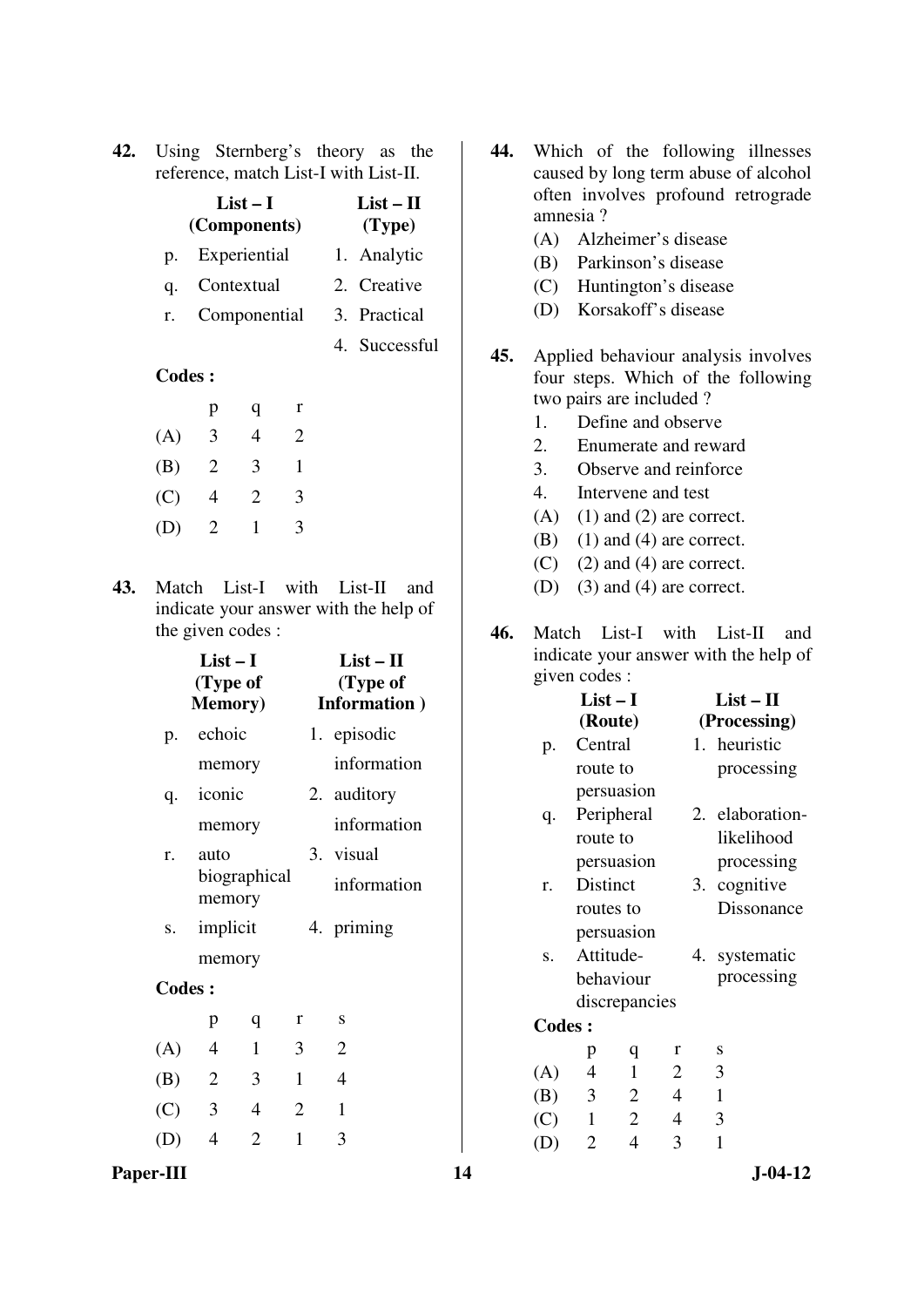42. स्टर्नबर्ग के सिद्धान्त का संदर्भ के रूप में प्रयोग करते हुए सूची – I को सूची – II के साथ समेलित करें $\cdot$ 

|     |                             | $\cdots \cdots \cdots$        |                      |                |                                                                                |
|-----|-----------------------------|-------------------------------|----------------------|----------------|--------------------------------------------------------------------------------|
|     |                             |                               | सूची – I<br>(विखण्ड) |                | सूची – II<br>(प्रकार)                                                          |
|     |                             | p. प्रायोगिक                  |                      |                | 1. विश्लेषणात्मक                                                               |
|     |                             | q. प्रासंगिक                  |                      |                | 2. सृजनात्मक                                                                   |
|     |                             | r. घटकीय                      |                      |                | 3. व्यावहारिक                                                                  |
|     |                             |                               |                      |                | 4. सफल                                                                         |
|     | कूट :                       |                               |                      |                |                                                                                |
|     |                             | p                             | q                    | $\mathbf{r}$   |                                                                                |
|     |                             | (A) 3 4 2                     |                      |                |                                                                                |
|     |                             | $(B)$ 2 3                     |                      | $\overline{1}$ |                                                                                |
|     |                             | $(C)$ 4 2 3                   |                      |                |                                                                                |
|     | (D)                         | $\overline{2}$                | $\mathbf{1}$         | 3              |                                                                                |
| 43. |                             | अपना उत्तर बताइये :           |                      |                | सूची - I को सूची - II के साथ सुमेलित<br>कोजिये और नीचे दिये कूटों की सहायता से |
|     | सूची – I<br>(स्मृति प्रकार) |                               |                      |                | सूची - II<br>(सूचना प्रकार)                                                    |
|     | p.                          | प्रतिध्वनिक<br>स्मृति         |                      |                | 1.  प्रासंगिक सूचना                                                            |
|     |                             | q. प्रतिमात्मक<br>स्मृति      |                      |                | 2. श्रवणात्मक सूचना                                                            |
|     |                             | r. आत्मकथा<br>सम्बन्धी स्मृति |                      |                | 3. दृष्टिक सूचना                                                               |
|     | S.                          | अंतर्निहित<br>स्मृति          |                      |                | 4. आदि / अग्रण                                                                 |

## Ûæú™ü **:**

|     | р              | q            | r | S |
|-----|----------------|--------------|---|---|
| (A) | 4              | 1            | 3 | 2 |
| (B) | $\overline{2}$ | 3            |   | 4 |
| (C) | 3              | 4            | 2 |   |
| (D) |                | $\mathbf{Z}$ |   | 3 |

- 44. निम्नलिखित में से कौन सा रोग मदिरा के दीर्घकालिक दुरुपयोग के कारण होता है जिससे अक्सर गम्भीर पृष्ठोन्मुख स्मृतिलोप सम्बंधित रहता है ?
	- (A) अल्जीमर का रोग
	- (B) पार्किसन का रोग
	- (C) हंटिंगटन का रोग
	- (D) कोर्साकॉफ्क का रोग
- 45. अनुप्रयुक्त व्यवहार विश्लेषण से चार सोपान जुड़े हैं । निम्नलिखित में से कौन से दो युग्म सम्मिलित हैं ?
	- 1. परिभाषित तथा प्रेक्षित
	- 2. परिगणना तथा पुरस्कार
	- 3. प्रेक्षित तथा पुनर्बलित
	- 4. हस्तक्षेप तथा परीक्षण
	- $(A)$  (1) और (2) सही हैं।
	- (B) (1) और (4) सही हैं ।
	- (C) (2) और (4) सही हैं ।
	- (D) (3) और (4) सही हैं ।
- 46. सूची I को सूची II के साथ सुमेलित करें तथा नीचे दिये कुटों से अपना उत्तर बताइये :

|       |                         | सूची – I       |                | सूची – II       |
|-------|-------------------------|----------------|----------------|-----------------|
|       | (मार्ग)                 |                |                | (प्रक्रमण)      |
| p.    | अनुनय का                |                |                | 1. स्वानुभविक   |
|       | केन्द्रीय मार्ग         |                |                | प्रक्रमण        |
| q.    | अनुनय का                |                |                | 2. विस्तृत      |
|       |                         | परिधीय मार्ग   |                | संभाव्यता       |
|       |                         |                |                | प्रक्रमण        |
| r.    | अनुनय के                |                |                | 3. संज्ञानात्मक |
|       |                         | विशिष्ट मार्ग  |                | विसंवादिता      |
| S.    | अभिवृत्ति               |                |                | 4. व्यवस्थित    |
|       | व्यवहार                 |                |                | प्रक्रमण        |
|       | विसंगतियाँ              |                |                |                 |
| कूट : |                         |                |                |                 |
|       | p                       | q              | $\bf r$        | S               |
| (A)   | $\overline{4}$          | $\mathbf{1}$   | 2              | 3               |
| (B)   | $\overline{\mathbf{3}}$ | $\overline{2}$ | $\overline{4}$ | $\overline{1}$  |
| (C)   | $\mathbf{1}$            | $\overline{2}$ | $\overline{4}$ | 3               |

(D) 2 4 3 1

 **J-04-12 15 Paper-III**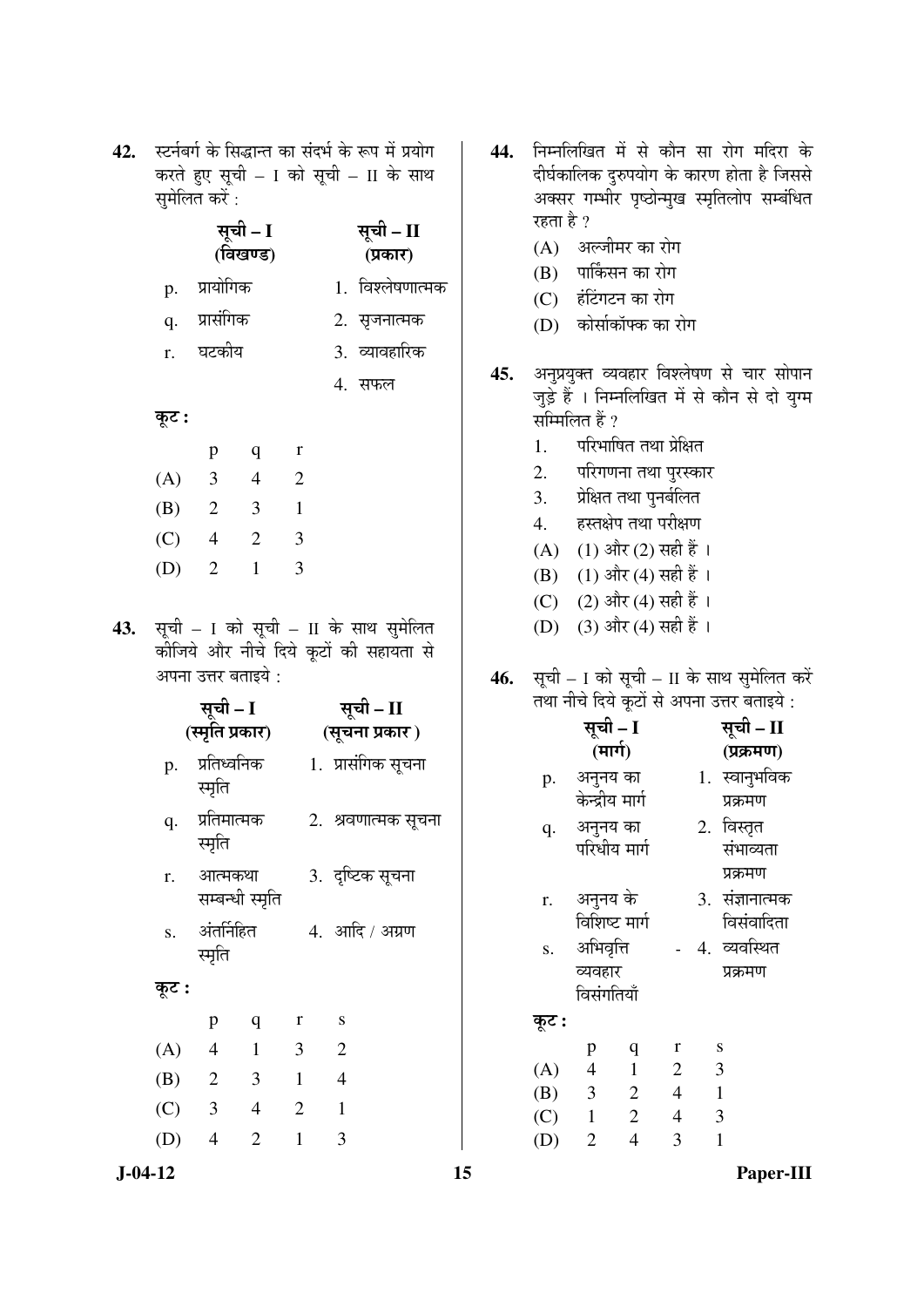**Instructions For Questions 47** to **50 :** Read the following passage and answer the four questions that follow :

 A psychologist developed a new Anxiety Inventory of 25 items. The Cronbach alpha for the inventory was found to be 0.80. The inventory was administered to a group of 50 anxiety disorder patients before beginning their psychotherapy. The patients had a significantly higher mean than the normative group of normals. The same group of patients was retested after 12 weeks of psychotherapy. The post-test mean was significantly lesser than the pre-test mean. The new Anxiety Inventory was correlated with an established anxiety inventory and the correlation turned out to be 0.20. The norms of the inventory were developed in terms of normalized T scores.

- **47.** What would be the median T score for the new Anxiety Inventory ?
	- $(A) 50$
	- (B) 100
	- (C) 120
	- (D) Inadequate data on median T score.
- **48.** The above data indicate that the new inventory has
	- (A) Satisfactory parallel form reliability
	- (B) Unsatisfactory parallel form reliability
	- (C) Satisfactory concurrent validity
	- (D) Unsatisfactory concurrent validity
- **49.** What can you infer about the internal consistency reliability of the new inventory ?
	- (A) Satisfactory internal consistency reliability
	- (B) Unsatisfactory internal consistency reliability
	- (C) Split-half reliability needs to be computed first to infer about internal consistency.
	- (D) Inadequate data in the above passage to infer about internal consistency.
- **50.** The above data indicate that the new inventory has
	- (A) Unsatisfactory construct validity
	- (B) Satisfactory construct validity
	- (C) Unsatisfactory test-retest reliability
	- (D) Satisfactory test-retest reliability
- **51.** Which one of the following theories predicts that work motivation will be low if an employee perceives that an increased effort will have little, or no effect on his/her performance ?
	- (A) Just-world theory
	- (B) Need-drive theory
	- (C) Expectancy theory
	- (D) Normative theory
- **52. Assertion (A) :** If higher order factor analysis is to be carried out, first order factors should not be subjected to varimax rotation.
	- **Reason (R) :** Varimax rotation provides oblique factors.

#### **Codes :**

- (A) Both (A) and (R) are true and (R) is the correct explanation of  $(A)$ .
- (B) Both (A) and (R) are true but (R) is not the correct explanation of (A).
- (C) (A) is true but  $(R)$  is false.
- (D) (A) is false but  $(R)$  is true.
- **53.** Where are oxytocin and vasopressin hormones synthesized ?
	- (A) Posterior pituitary
	- (B) Anterior pituitary
	- (C) Gonads
	- (D) Hypothalamus

Paper-III 16 J-04-12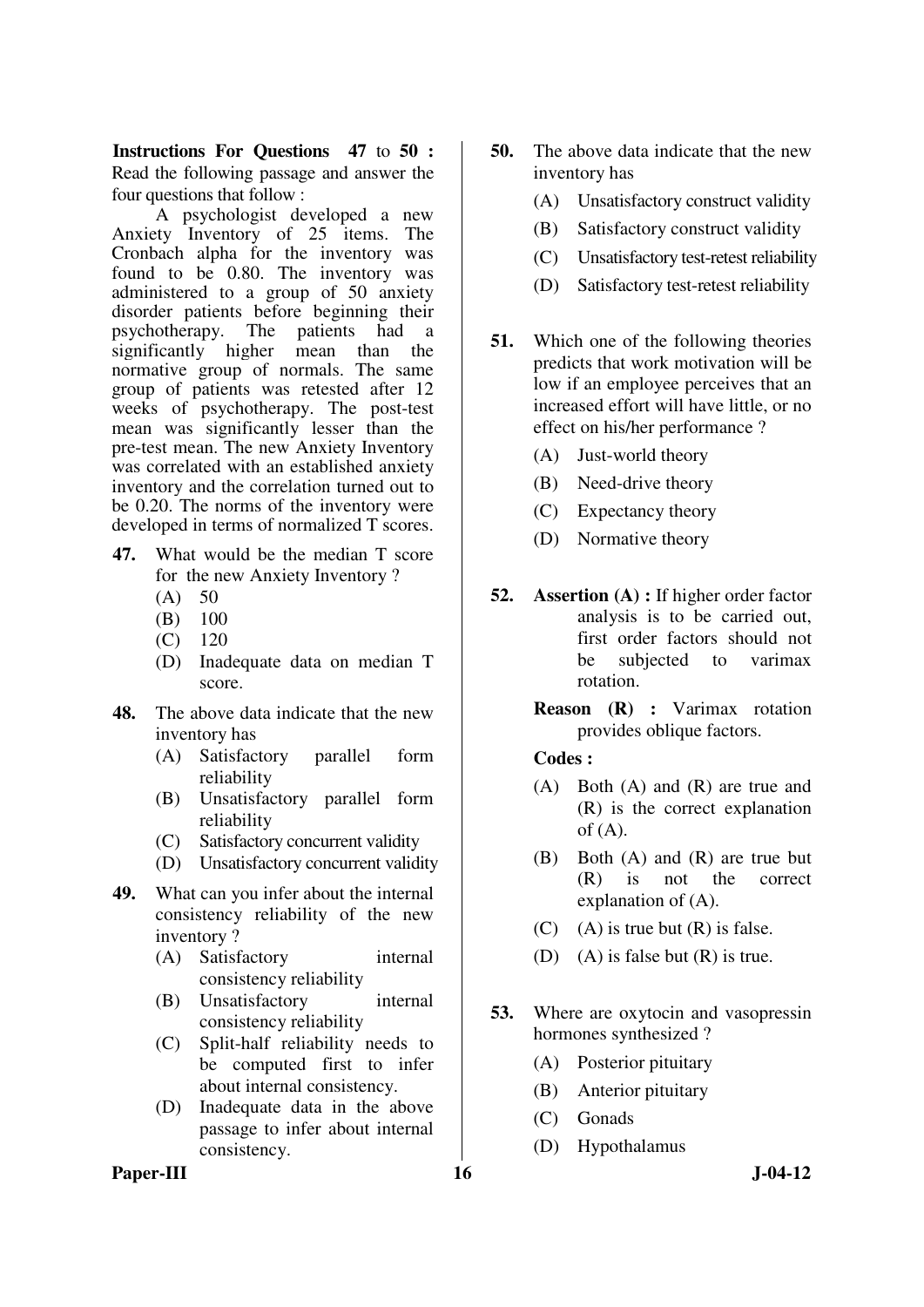## प्रश्न **47** से **50** सम्बन्धी अनुदेश :

निम्नलिखित गद्यांश को पढ़िए और नीचे दिये गये चार प्रश्नों का उत्तर दीजिए <sub>–</sub>

एक मनोवैज्ञानिक ने दृश्चिन्ता की 25 मदों की एक नई सूची तैयार की । सूची का क्रॉनबॅक अल्फा 0.80 पाया गया । दुश्चिन्ता के 50 रोगियों के समूह की मनोचिकित्सा प्रारम्भ करने से पूर्व उन्हें यह सूची दी गई । इन रोगियों का औसत, सामान्य मानक समूह से सार्थकत: अधिक था । मनोचिकित्सा के 12 सप्ताह के बाद उसी समूह के रोगियों का पुन: परीक्षण किया गया । बाद में किए गए परीक्षण का औसत पहले परीक्षण के औसत से सार्थकत: कम था । सुस्थापित दुश्चिन्ता सूची और नई दुश्चिन्ता सूची का सहसम्बन्ध निकाला गया जो 0.20 आया । सूची के मानदंडों को प्रसामान्यीकृत T-समंकों के रूप में विकसित किया गया।

- 47. नई दुश्चिन्ता सूची के टी-समंकों की माध्यिका क्या होगी  $\overline{?}$ 
	- $(A) 50$
	- (B) 100
	- (C) 120
	- (D) गाध्यिका टी-समंक पर अपर्याप्त डेटा
- 48. Þउपर्युक्त डेटा से पता चलता है कि नई सूची में
	- $(A)$  संतोषजनक समांतर रूप विश्वसनीयता
	- (B) असंतोषजनक समांतर रूप िञ्चसनीयता
	- (C) संतोषजनक समवर्ती वैधता
	- (D) असंतोषजनक समवर्ती वैधता
- **49.** आप नई सूची की आंतरिक सततता सापेक्षता का क्या अनुमान लगा सकते हैं ?
	- $(A)$  संतोषजनक आंतरिक सततता विश्वसनीयता
	- (B) असंतोषजनक आंतरिक सततता िवश्वसनीयता
	- (C) ओंतरिक सततता का अनुमान लगाने के लिए अर्ध-विभाजित विश्वसनीयता का परिकलन आवश्यक है ।
	- (D) आंतरिक सततता का अनुमान लगाने के लिए उपर्युक्त गद्यांश में अपर्याप्त प्रदत्त हें ।
- **50.** उपर्युक्त प्रदत्त से इस बात का पता चलता है कि नई सची है
	- $(A)$  असंतोषजनक संप्रत्यय वैधता
	- (B) संतोषजनक संप्रत्यय वैधता
	- (C) असंतोषजनक परीक्षण-पुन: परीक्षण विश्वसनीयता
	- (D) संतोषजनक परीक्षण-पन:परीक्षण <u>विश्वसनीयता</u>
- 51. निम्नलिखित में से कौन सा सिद्धान्त यह भविष्यवाणी करता है कि कार्य की अभिप्रेरणा कम होगी यदि कर्मी समझता है कि उसके प्रयत्न में वृद्धि उसकी निष्पन्नता पर कम, या कोई भी प्रभाव नहीं डालेगी ?
	- (A) न्यायपूर्ण विश्व सिद्धान्त
	- (B) आवश्यकता अन्तर्नोद सिद्धान्त
	- (C) प्रत्याशा सिद्धान्त
	- (D) मानकी सिद्धान्त
- 52. अभिकथन (A) : यदि उच्च स्तरीय घटक विश्लेषण करना है, तो प्रथम स्तरीय घटकों का वैरीमैक्स घूर्णन नहीं करना चाहिए ।
	- **कारण (R) :** वैरीमैक्स घूर्णन तिर्यक् घटक प्रदान करता है ।
	- कट:
	- $(A)$   $(A)$  और  $(R)$  दोनों सत्य हैं और  $(R)$ , (A) की सही व्याख्या है ।
	- $(B)$   $(A)$  और  $(R)$  दोनों सत्य हैं लेकिन (R), (A) की सही व्याख्या नहीं है ।
	- $(C)$   $(A)$  सत्य है, परन्तु (R) असत्य है ।
	- (D)  $(A)$  असत्य है, परन्तु (R) सत्य है।
- 53. ऑक्सीटोसिन तथा वासोप्रेसिन हार्मोन्स कहाँ पर संश्लेषित होते हैं ?
	- (A) पश्च पीयूषिका (पिट्यूटरी)
	- (B) अग्र पीयूषिका
	- $(C)$  जननग्रंथि / गोनड
	- (D) अधश्चेतक / हाइपोथैलेमस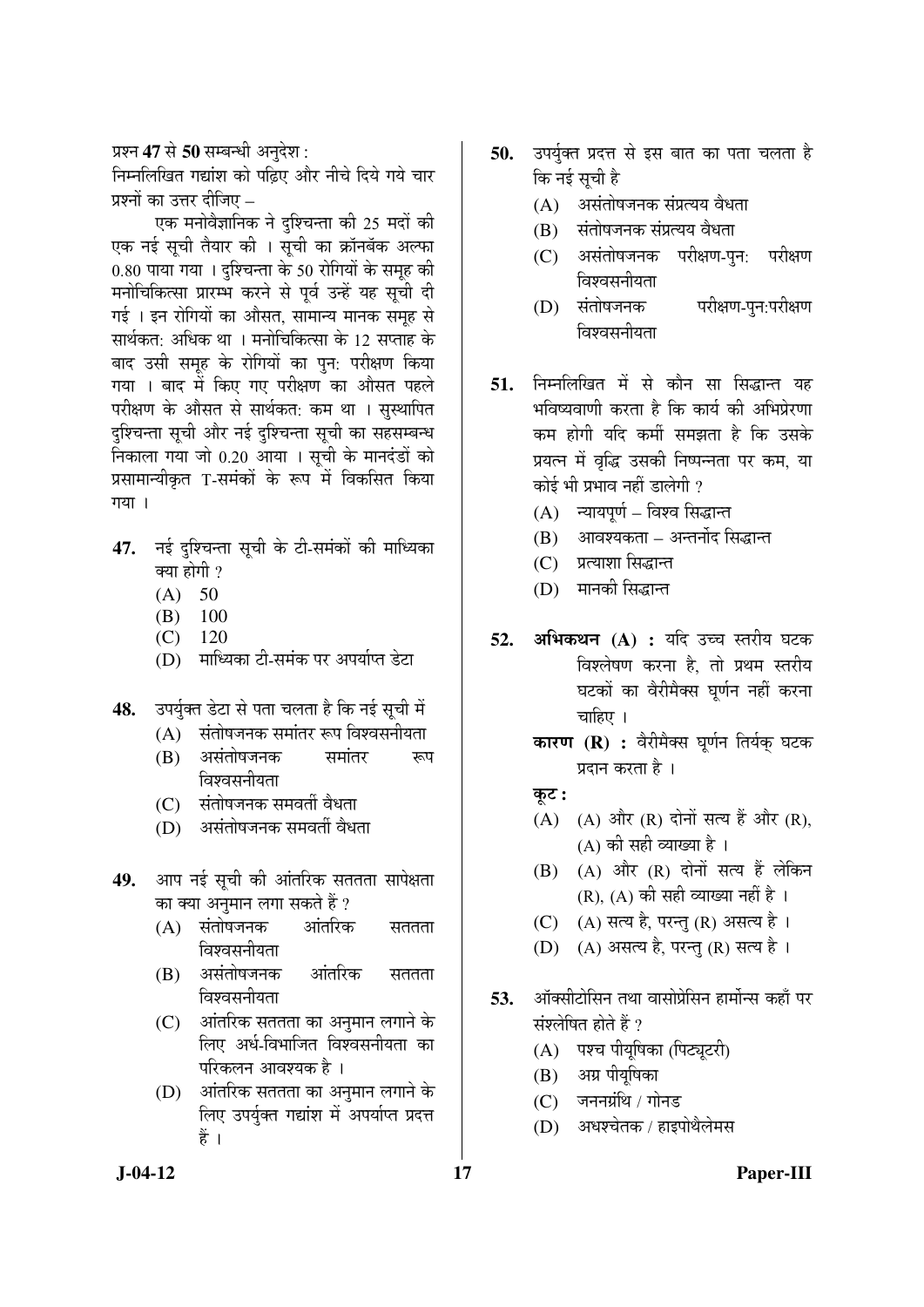| 54. | Match List-I with List-II. |                |               |   |                |                            |  |
|-----|----------------------------|----------------|---------------|---|----------------|----------------------------|--|
|     |                            |                | $List-I$      |   |                | $List-II$                  |  |
|     |                            |                | (Concept)     |   |                | (Psychologist)             |  |
|     | p.                         |                |               |   |                | Parenting styles 1. Bowlby |  |
|     |                            |                | q. Attachment |   |                | 2. Piaget                  |  |
|     |                            |                | r. Reciprocal |   |                | 3. Bandura                 |  |
|     |                            |                | Determinism   |   |                |                            |  |
|     | S.                         |                | Centration    |   |                | 4. Baumrind                |  |
|     | Codes:                     |                |               |   |                |                            |  |
|     |                            | p              |               | r | S              |                            |  |
|     | (A)                        | $\overline{2}$ | $\mathbf{1}$  | 4 | 3              |                            |  |
|     | (B)                        | 2<br>4         |               |   | 3              |                            |  |
|     | (C)                        | 4              | 1             | 3 | $\overline{2}$ |                            |  |
|     |                            |                |               |   |                |                            |  |

- **55.** Which of the following is not a component of Emotional Intelligence as described by Mayer and Salovey.
	- 1. The ability to use emotions to facilitate thinking.
	- 2. The ability to perceive, appraise and express emotions accurately.
	- 3. The ability to perceive, appraise and express emotions appropriately.
	- 4. The ability to adapt to new and different contexts, select appropriate contexts and effectively shape one's environment to suit one's needs.

- $(A)$  4 only
- (B) 1 and 4
- $(C)$  1, 2 and 4
- (D) 1, 3 and 4
- **56.** Which of the following are the characteristics of Cattell's Culture Fair Intelligence Test ?
	- 1. Speed
	- 2. Power
	- 3. Non-verbal
	- 4. Performance

**Codes :** 

- $(A)$  1 and 3
- (B) 1, 2 and 3
- $(C)$  1, 2 and 4
- (D) 1 and 2

#### Paper-III **18** J-04-12

- **57.** Technique of shaping is based on which of the following principle ?
	- (A) Reciprocal inhibition
	- (B) Response inhibition
	- (C) Stimulus discrimination
	- (D) Successive approximation
- **58.** What did Chomsky not argue about language development ?
	- (A) There is a universal grammar.
	- (B) It is genetically wired.
	- (C) There is an innate modular language.
	- (D) It is based on reinforced learning.
- **59.** What are the two types of declarative memory given by Edel Tulving ?
	- (A) Episodic and semantic
	- (B) Semantic and procedural
	- (C) Reconstructive and semantic
	- (D) Procedural and reconstructive
- **60. Assertion (A) :** Illusions are instances in which perception yields false interpretation of physical reality.
	- **Reason (R) :** Theory of misapplied constancy suggests that when looking at illusions, we interpret certain cues as suggesting that some parts are farther than others because of our powerful tendency toward size constancy.

- (A) Both (A) and (R) are true and (R) is the correct explanation of  $(A)$ .
- (B) Both (A) and (R) are true but (R) is not the correct explanation of (A).
- (C) (A) is true but  $(R)$  is false.
- (D) Both (A) and (R) are false.
	-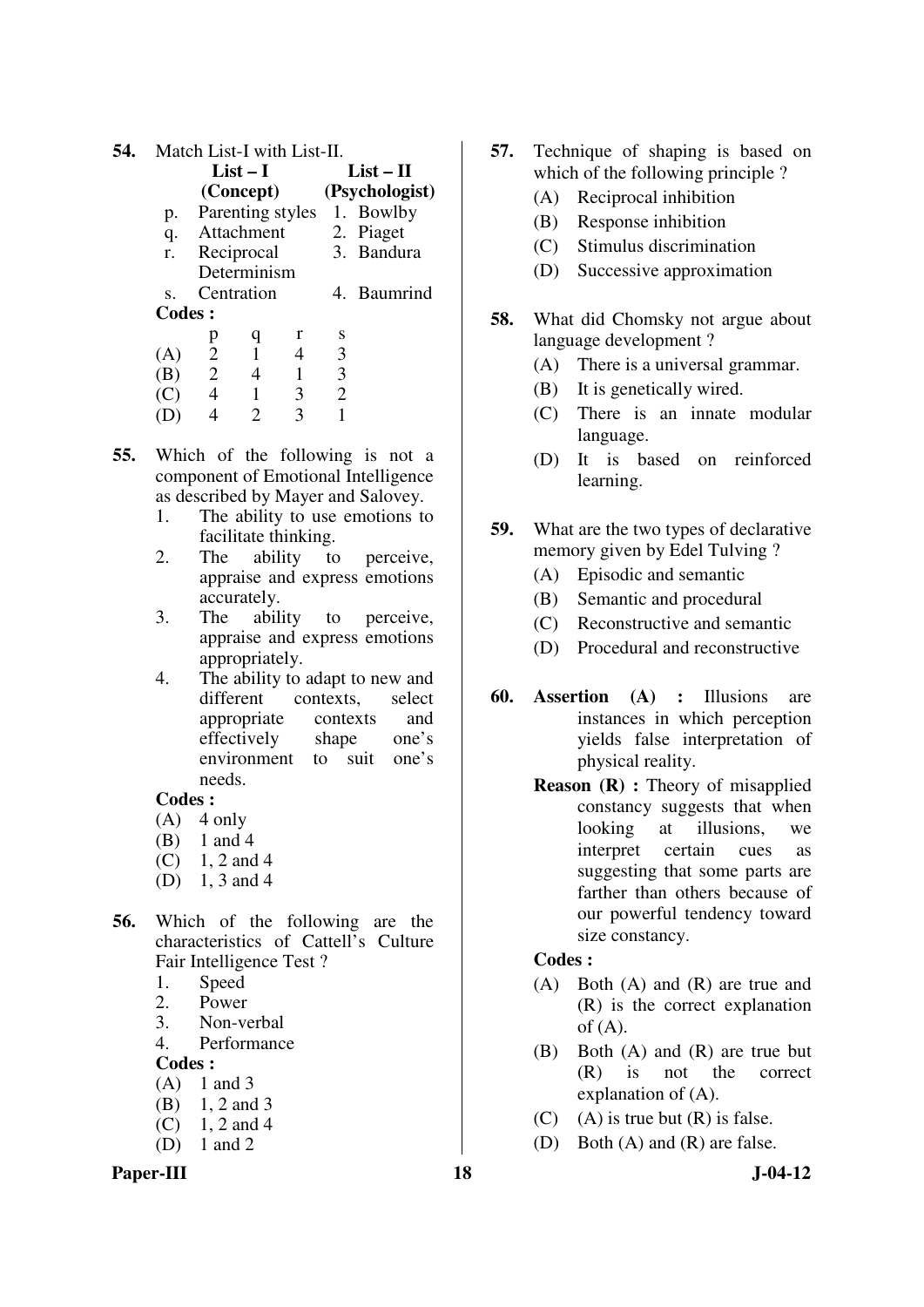| 54. | सूची – I को सूची – II के साथ सुमेलित करें : |                                                                        |                                            |                                                 |                                                      |              |  |
|-----|---------------------------------------------|------------------------------------------------------------------------|--------------------------------------------|-------------------------------------------------|------------------------------------------------------|--------------|--|
|     |                                             | सूची - I                                                               |                                            |                                                 | सूची – II                                            |              |  |
|     |                                             | (अवधारणा)                                                              |                                            |                                                 | (मनोविज्ञानी)                                        |              |  |
|     | p.                                          | अभिभावकीय                                                              |                                            |                                                 | 1. बॉल्बी                                            |              |  |
|     |                                             | शैलियाँ                                                                |                                            |                                                 |                                                      |              |  |
|     | q.                                          | स्नेहासक्ति                                                            |                                            |                                                 | 2. पियाजे                                            |              |  |
|     | r.                                          | पारस्परिक                                                              |                                            |                                                 | 3. बन्दुरा                                           |              |  |
|     |                                             | निश्चयवाद                                                              |                                            |                                                 |                                                      |              |  |
|     | S.                                          | केन्द्रीकरण                                                            |                                            |                                                 |                                                      | 4. बॉर्मारंड |  |
|     | कूट :                                       |                                                                        |                                            |                                                 |                                                      |              |  |
|     |                                             |                                                                        |                                            | r                                               |                                                      |              |  |
|     | (A)<br>(B)<br>(C)<br>(D)                    | $\begin{array}{c} \n 0 \\ \n 2 \\ \n 2 \\ \n 4 \\ \n 4 \n \end{array}$ | $\begin{array}{c} q \\ 1 \\ 4 \end{array}$ | $\begin{array}{c} 4 \\ 1 \\ 3 \\ 3 \end{array}$ | $\begin{array}{c} 8 \\ 3 \\ 3 \\ 2 \\ 1 \end{array}$ |              |  |
|     |                                             |                                                                        | $\mathbf{1}$                               |                                                 |                                                      |              |  |
|     |                                             |                                                                        | $\overline{2}$                             |                                                 |                                                      |              |  |
|     |                                             |                                                                        |                                            |                                                 |                                                      |              |  |

- **55.** संवेगात्मक बुद्धि का संघटक, जैसा कि मेयर तथा सलोवी ने स्पष्ट किया है. निम्न में कौन सा नहीं है ?
	- 1. सोचने की सुलभता के लिये संवेगों का उपयोग करने की योग्यता
	- 2. संवेगों को ठीक–ठीक समझने, मुल्यांकन करने तथा अभिव्यक्त करने की योग्यता
	- <u>3. संवेगो को उपयुक्त रूप से समझने,</u> मुल्यांकन करने तथा अभिव्यक्त करने की योग्यता
	- 4. नये तथा भिन्न संदर्भों को अनुकूल बनाने, उपयुक्त संदर्भ का चयन करने तथा अपने वातावरण को अपनी जरूरतों के अनुसार प्रभावी ढग से गढ़ने की योग्यता

Ûæú™ü **:** 

- $(A)$  केवल 4
- $(B)$  1 और 4
- (C) 1, 2 और 4
- (D) 1, 3 और 4
- 56. केटेल के संस्कृति समता बुद्धि परीक्षण की विशेषताएँ कौन सी हैं ?
	- 1. स्पीड (गति)
	- 2. शक्ति (सामर्थ्य)
	- 3. अशाब्दिक
	- 4. निष्पन्नता

Ûæú™ü **:** 

- $(A)$  1 और 3
- $(B)$  1, 2 और 3
- $(C)$  1, 2 और 4
- $(D)$  1 और 2
- 57. टेकनीक ऑफ शेपिंग / गढ़ने की तकनीक निम्नलिखित में से किस सिद्धान्त पर आधारित  $\frac{3}{5}$  ?
	- $(A)$  पारस्परिक प्रावरोध
	- (B) प्रत्युत्तर प्रावरोध
	- (C) उद्दीपक विभेदन
	- (D) आनुक्रमिक अनुमान
- 58. चोमस्की ने निम्नलिखित में से भाषा के विकास पर कौन सा मत नहीं दिया है ?
	- $(A)$  सार्वत्रिक व्याकरण पाई जाती है)।
	- (B) यह जैविक रूप से तारबद्ध होती है ।
	- $(C)$  जन्मजात प्रमापीय भाषा पाई जाती है ।
	- (D) यह पुनर्बलित अधिगम पर आधारित है)।
- **59.** ऍडल टुलविंग ने दो प्रकार की ज्ञापक स्मृति की पहचान की है । निम्नलिखित में से कौन सा सही है ?
	- $(A)$  घटनात्मक⁄इतिवृत्तात्मक तथा शब्दार्थक
	- (B) शब्दार्थक तथा प्रक्रियात्मक
	- (C) पन:निर्माणात्मक तथा शब्दार्थक
	- $(D)$  प्रक्रियात्मक तथा पुन:निर्माणात्मक
- **60. अभिकथन (A) : भ्रम ऐसे दृष्टान्त हैं जिनमें** प्रत्यक्षीकरण भौतिक वास्तविकता का मिथ्या निर्वचन करता है ।
	- **कारण (R) :** स्थिरता के सिद्धान्त का दुष्प्रयोग बताता है कि भ्रम या मिथ्या धारणाओं को देखते समय, हम कुछ संकेत-शब्दों की व्याख्या इस प्रकार करते हैं मानो कुछ भाग दुसरों की तुलना में दुर हैं क्योंकि आकार-स्थिरता हमारी प्रबल प्रवृत्ति है ।

## Ûæú™ü **:**

- $(A)$   $(A)$  और  $(R)$  दोनों सत्य हैं और  $(R)$ ,  $(A)$  की सही व्याख्या है ।
- $(B)$   $(A)$  और  $(R)$  दोनों सत्य हैं परन्तु  $(R)$ ,  $(A)$  की सही व्याख्या नहीं है ।
- $(C)$   $(A)$  सत्य है परन्तु  $(R)$  असत्य है ।
- (D)  $(A)$  और  $(R)$  दोनों असत्य हैं।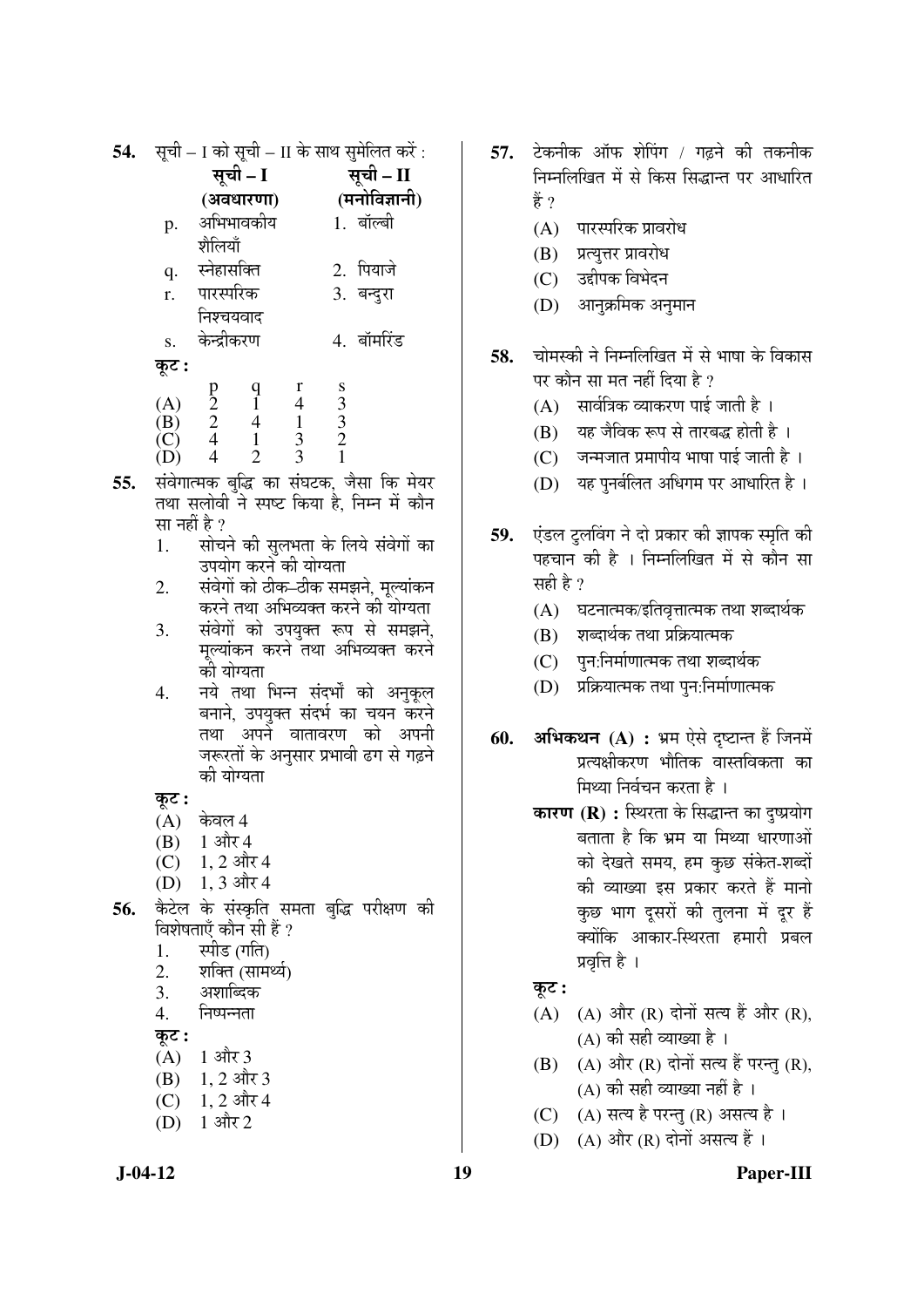**61.** Match List-I with List-II and indicate your answer using the codes given below.

|               | $List-I$                  |   | $List-II$     |
|---------------|---------------------------|---|---------------|
|               | (Psychologists)           |   | (Measures)    |
| 1.            | <b>Buss</b>               |   | P. Aggression |
|               |                           |   | machine       |
| 2.            | Milgram                   |   | Q. Picture-   |
|               |                           |   | Frustration   |
|               |                           |   | Study         |
| 3.            | Rosenzweig R. State-trait |   |               |
|               |                           |   | Anger         |
|               |                           |   | Inventory     |
| 4.            | Spielberger S.            |   | Obedience     |
|               |                           |   | Laboratory-   |
|               |                           |   | <b>Shock</b>  |
|               |                           |   |               |
|               |                           |   | generator     |
| <b>Codes:</b> |                           |   |               |
|               |                           | ĸ |               |

|     | P | U | R | S |
|-----|---|---|---|---|
| (A) |   | 2 | 3 | 4 |
| (B) |   | 3 |   | 2 |
| (C) | 2 | 4 | 3 |   |
| (D) |   |   | 7 |   |

- **62.** Components of empathy are :
	- (A) Perceiving and Advancing
	- (B) Advancing and Interpreting
	- (C) Judging and Communicating
	- (D) Perceiving and Communicating
- **63. Assertion (A) :** Paper-pencil selfreport personality inventories are very useful in personnel selection.
	- **Reason (R) :** In selection situation, paper-pencil, self-report inventories are sensitive to impression management.

#### **Codes :**

- (A) Both (A) and (R) are true and (R) is the correct explanation of  $(A)$ .
- (B) Both (A) and (R) are true and (R) is not the correct explanation of (A).
- (C) (A) is true,  $(R)$  is false.
- (D) (A) is false,  $(R)$  is true.

## Paper-III 20 J-04-12

- **64.** Which of the following statements would be false about multiple correlation ?
	- 1. It ranges from  $-1.00$  to 1.00 only.
	- 2. It ranges from 0 to 1.00 only.
	- 3. It ranges from  $-\infty$  to  $+\infty$
	- 4. It ranges from –1.00 to 0 only **Codes :**
	- $(A)$  1 only
	- $(B)$  2 only
	- (C) 3 and 4 only
	- (D) 1, 3 and 4 only
- **65.** Which of the following components have been proposed by Torrance ?
	- 1. Divergent thinking<br>2. Elaboration
	- **Elaboration**
	- 3. Transformation
	- 4. Flexibility

#### **Codes :**

- (A) 1 and 2
- (B) 2 and 3
- $(C)$  2 and 4
- (D) 1, 2 and 4
- **66.** Which of the following strategies are used to gain compliance ?
	- 1. Ingratiation and commitment<br>2. Reciprocity and obedience
	- 2. Reciprocity and obedience<br>3. Reciprocity and scarcity
	- Reciprocity and scarcity
	- 4. Respect and ingratiation

- (A) 1 and 2 are correct.
- (B) 2 and 4 are correct.
- (C) 3 and 4 are correct.
- (D) 1 and 3 are correct.
- **67.** Which is not the component of Kluver-Bucy syndrome following the removal of anterior temporal lobes ?
	- (A) Rejection of anything that is edible.
	- (B) A tendency to investigate objects with the mouth.
	- (C) Lack of fear.
	- (D) Increased sexual activity often directed at inappropriate objects.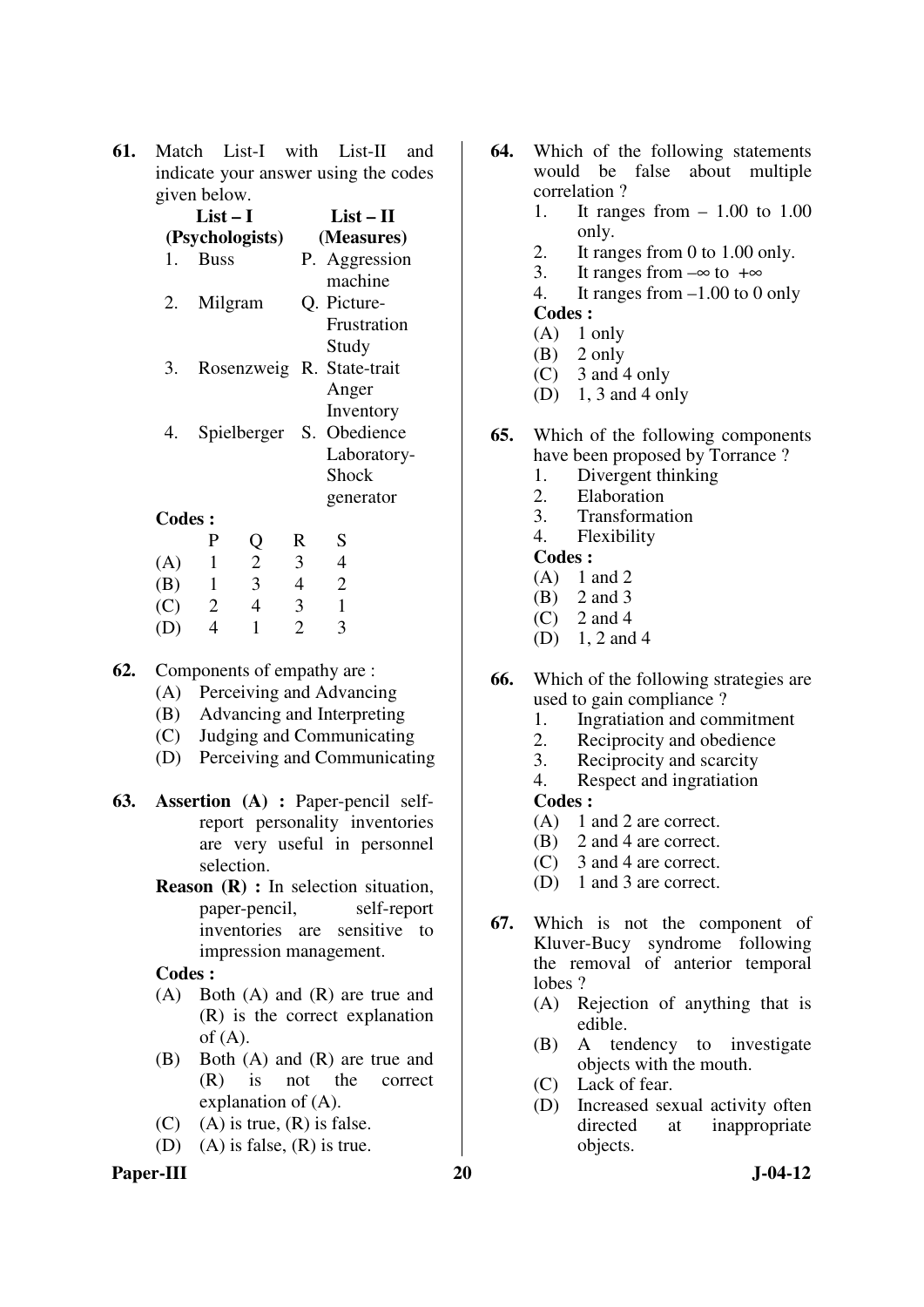**61.** सूची – I को सूची – II के साथ सुमेलित करें और नीचे दिये कुटों से सही उत्तर का चयन करें –

|     | सूची – I       |                         |                | सूची – II      |                |  |
|-----|----------------|-------------------------|----------------|----------------|----------------|--|
|     | (मनोवैज्ञानिक) |                         |                |                | (माप)          |  |
|     | 1.             | बस्स                    |                |                | P. आक्रमकता    |  |
|     |                |                         |                |                | मशीन           |  |
|     | 2.             | मिलग्राम                |                |                | Q. चित्र-कुंठा |  |
|     |                |                         |                |                | अध्ययन         |  |
|     | 3.             | रोज़ेंसविग              |                |                | R. दशा-शीलगुण  |  |
|     |                |                         |                |                | क्रोध सूची     |  |
|     | 4.             | स्पिलबर्गर              |                |                | S. आज्ञाकारिता |  |
|     |                |                         |                | प्रयोगशाला-    |                |  |
|     |                |                         |                | आघातजनक        |                |  |
|     | कूट :          |                         |                |                |                |  |
|     |                | P                       | Q              | $\mathbf R$    | S              |  |
|     | (A)            | $\overline{1}$          | 2              | 3              | $\overline{4}$ |  |
|     | (B)            | $\overline{1}$          | $\overline{3}$ | $\overline{4}$ | $\overline{2}$ |  |
|     | (C)            | $\overline{2}$          | $\overline{4}$ | 3              | $\overline{1}$ |  |
|     | (D)            | $\overline{4}$          | $\mathbf{1}$   | $\overline{2}$ | 3              |  |
|     |                |                         |                |                |                |  |
| 62. |                | तदनुभूति के संघटक हैं : |                |                |                |  |

- **62.** तदनुभूति के संघटक हैं :
	- $(A)$  प्रत्यक्षण तथा प्रगामी
	- $(B)$  प्रगामी तथा निर्वचन
	- (C) ओंकना तथा सम्प्रेषण
	- (D) प्रत्यक्षण तथा सम्प्रेषण
- **63. अभिकथन (A) :** कागज–पेन्सिल स्व प्रतिवेदन व्यक्तित्व सुचियाँ कार्मिकों के चयन में बहुत उपयोगी होती हैं ।
	- **कारण (R) :** चयन की स्थिति में, कागज पेन्सिल स्व-प्रतिवेदन सचियाँ अनुप्रभाव प्रबन्ध के प्रति संवेदनशील होती हैं ।
	- $\overline{\phi}$ :
	- $(A)$   $(A)$  और  $(R)$  दोनों सत्य हैं और  $(R)$ ,  $(A)$  की सही व्याख्या है ।
	- $(B)$   $(A)$  और  $(R)$  दोनों सत्य हैं परन्तु  $(R)$ ,  $(A)$  की सही व्याख्या नहीं है ।
	- (C) (A) सत्य है, (R) असत्य है ।
	- (D) (A) असत्य है, (R) सत्य है ।
- **64.** निम्नलिखित में से कौन–सा कथन बहसहसम्बन्ध के लिए असत्य/मिथ्या होगा ?
	- $1.$  बह सहसम्बन्ध  $-1.00$  से  $1.00$  तक होता है $\perp$
	- $2.$  वह सहसम्बन्ध केवल  $0$  से  $1.00$  तक होता है $\perp$
	- 3. वह सहसम्बन्ध –∞ से +∞ तक होता है ।
	- $4.$  बहुँ सहसम्बन्ध केवल  $-1.00$  से  $0$  तक होता है $\perp$
	- Ûæú™ü **:**
	- $(A)$  केवल 1
	- $(B)$  केवल 2
	- (C) केवल 3 और 4
	- (D) केवल 1, 3 और 4
- **65.** निम्नलिखित संघटकों में से किसे टॉरेन्स ने प्रस्तावित किया ?
	- 1. अपसारी चिन्तन/सोच-विचार
	- 2. विस्तरीकरण
	- 3. रूपान्तरण
	- 4. नम्यता
	- Ûæú™ü **:**
	- $(A)$  1 और 2
	- $(B)$  2 और 3
	- $(C)$  2 और 4
	- $(D)$  1, 2 और 4
- 66. अनुवर्तन के लिये निम्नलिखित में से किस यक्ति का उपयोग किया जाता है ?
	- 1. अनुग्रह प्राप्ति तथा प्रतिबद्धता
	- 2. पारस्परिकता तथा आज्ञाकारिता
	- 3. पारस्परिकता तथा अभाव
	- 4. सम्मान तथा अनुग्रह प्राप्ति
	- Ûæú™ü **:**
	- $(A)$  1 और 2 सही हैं ।
	- (B)  $2 \frac{3}{10}$  4 सही हैं ।
	- $(C)$  3 और 4 सही हैं ।
	- $(D)$  1 और 3 सही हैं ।
- **67.** अग्रवर्ती शंख पालि के हटा दिये जाने पर क्लुवर-बुसी संलक्षण का संघटक कौन-सा नहीं हे ?
	- $(A)$  सभी भोज्य पदार्थों की अस्वीकृति
	- $(B)$  मेंह के साथ वस्तुओं की जाँच पड़ताल करने की प्रवृत्ति
	- $(C)$  भय का अभाव
	- (D) वर्धित मैथुन गतिविधि प्राय: अनापयुक्त पदार्थों की ओर लक्ष्य करती है ।

#### **J-04-12 21 Paper-III**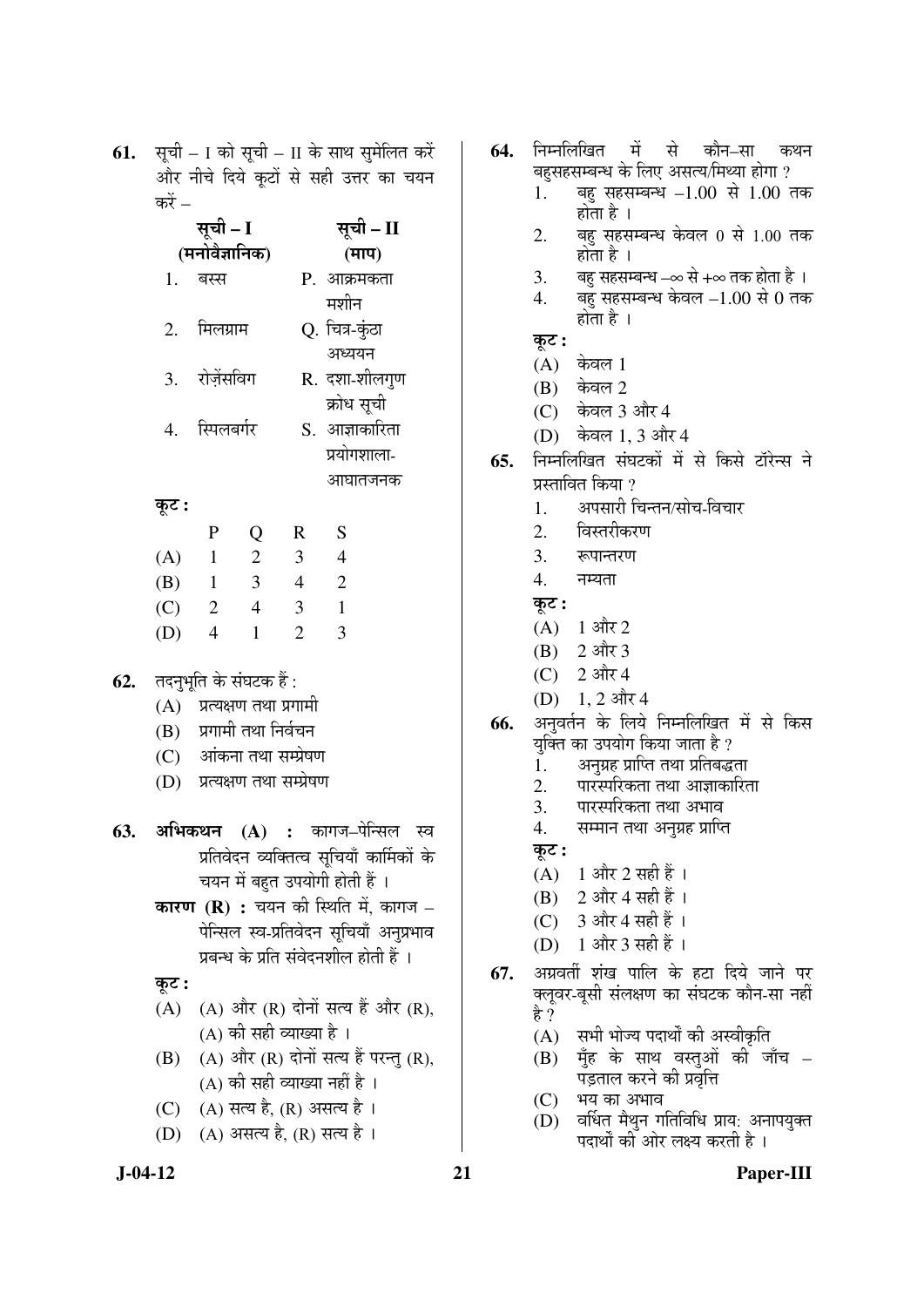- **68.** Arrange the following tests in increasing order of their saturation on projective criteria.
	- 1. Thematic Apperception Test<br>2. Differential Aptitude Test
	- 2. Differential Aptitude Test<br>3. Rorschach Ink Blot Test
	- 3. Rorschach Ink Blot Test<br>4. Incomplete Sentence Bla
	- Incomplete Sentence Blank<br> $\frac{3}{2}$   $\frac{1}{2}$   $\frac{2}{4}$
	- (A)  $3 \t 1 \t 2 \t 4$ <br>(B)  $2 \t 4 \t 3 \t 1$
- (B) 2 4 3 1
	- $\begin{array}{cccc} \text{(C)} & 3 & 1 & 4 & 2 \\ \text{(D)} & 2 & 4 & 1 & 3 \end{array}$
- (D) 2 4 1 3
- **69.** A listener totally rejects the conclusion that the death penalty is justified for the purpose of preventing further social evil despite he cannot readily refute the premises the speaker is presenting for his conclusion. His reasoning is biased. Why?
	- (A) Due to his mood states
	- (B) Due to his beliefs
	- (C) Confirmation bias
	- (D) Hindsight
- **70.** Jensen uses Regression argument to account for :
	- (A) Genetic contribution in abilities
	- (B) Context specific abilities
	- (C) Group differences in intelligence
	- (D) Age related changes in intelligence
- **71. Assertion (A) :** Working memory involves both storage capacity and the capacity to process<br>information held in the information memory system.
	- **Reason (R) :** The serial position effect provides evidence for the existence of two distinct memory systems, working memory and long term memory.

- (A) Both (A) and (R) are true and (R) is the correct explanation  $of (A)$ .
- (B) Both (A) and (R) are true but (R) is not the correct explanation of (A).
- (C) (A) is true but  $(R)$  is false.
- (D) Both (A) and (R) are false.

## Paper-III 22 J-04-12

- **72.** In the multiple components model of working memory, the Central Executive supervises and coordinates the functioning of which of the components ?
	- 1. Episodic information and procedural information.
	- 2. Phonological loop and visuospatial sketch pad
	- 3. Procedural information and abstract semantic information.
	- 4. Semantic information and episodic information.
	- (A) 1 and 2 are correct.
	- (B) 1 and 4 are correct.
	- (C) 2 and 3 are correct.
	- (D) 2 and 4 are correct.
- **73.** Bio feedback therapy is based on which of the following ?
	- (A) Classical conditioning
	- (B) Observational learning
	- (C) Operant conditioning
	- (D) Cognitive learning
- **74. Assertion (A) :** People go out of their way to maintain selfesteem and to sustain the integrity of their self concept.
	- **Reason (R) :** "Self-handicapping" is a deliberate attempt to sabotage one's performance so as to have a readymade excuse for failure.

- (A) Both (A) and (R) are true and (R) is the correct explanation of  $(A)$ .
- (B) Both (A) and (R) are true but (R) is not the correct explanation of (A).
- (C) (A) is true but  $(R)$  is false.
- (D) (A) is false but  $(R)$  is true.
- **75.** According to Freud, different types of anxiety are :
	- 1. Neurotic anxiety
	- 2. State anxiety<br>3. Moral anxiety
	- Moral anxiety
	- 4. Reality anxiety
	- $(A)$  1, 2 and 3 only
	- (B) 1, 2 and 4 only
	- $(C)$  1, 3 and 4 only
	- (D) 2, 3 and 4 only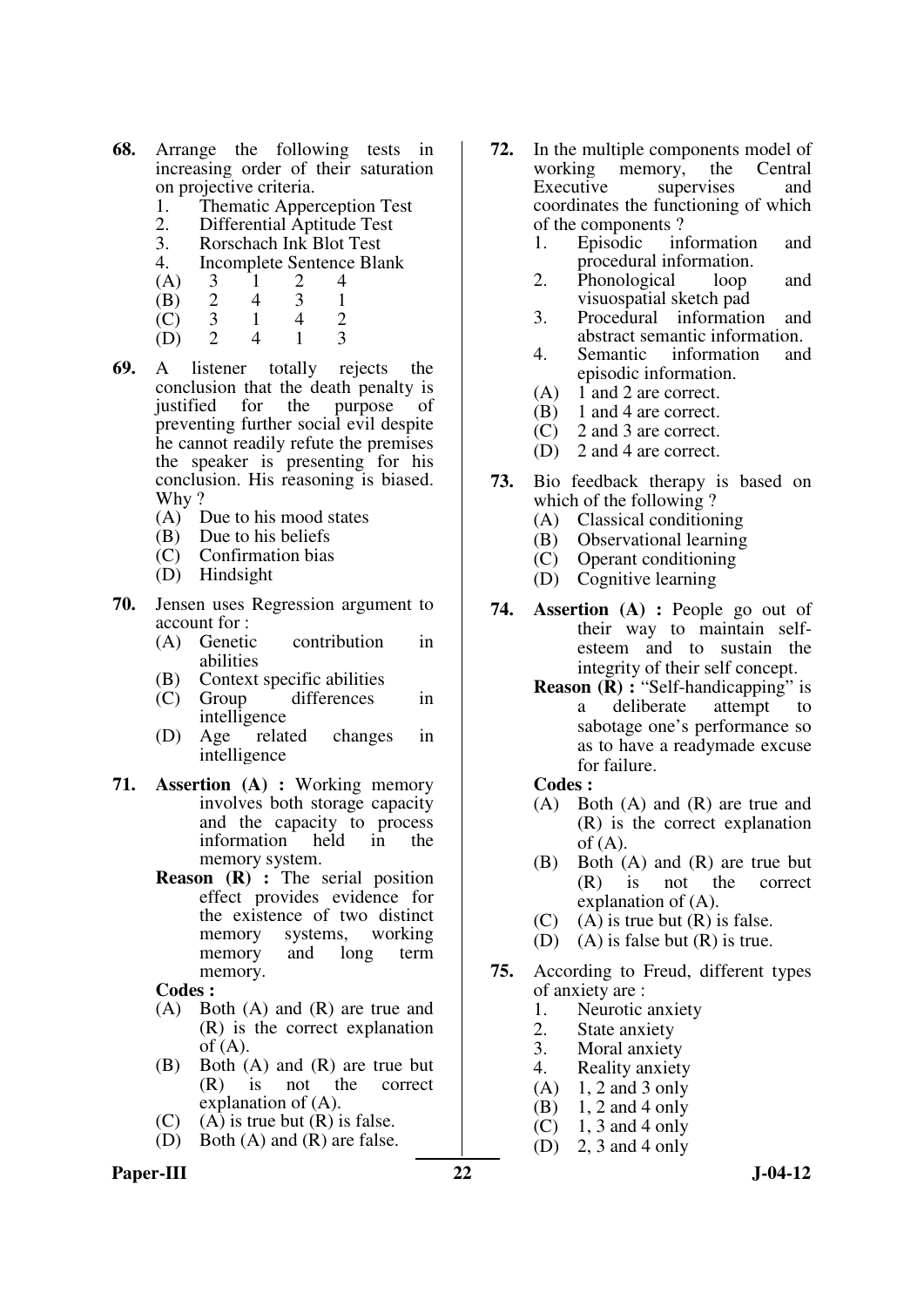- 68. निम्नलिखित परीक्षणों को प्रक्षेपणीय निकष के आधार पर उनके संतुप्तिकरण के वर्धमान क्रम में व्यवस्थित करें :
	- 1. कथ्य संप्रत्यक्षण परीक्षण
	- 2. विभेदक अभिक्षमता परीक्षण
	- 3. रोशो स्याही धब्बा परीक्षण
	- 4. अपर्ण वाक्य रिक्त परीक्षण
- (A) 3 1 2 4
	- (B) 2 4 3 1
- (C) 3 1 4 2
	- (D) 2 4 1 3
- **69.** श्रोता इस निष्कर्ष को पर्णतया अस्वीकार करता है कि सामाजिक बुराई को आगे रोकने के उद्देश्य से मृत्युदंड न्यायोचित है फिर भी वो उन प्रमेयों का तुरन्त खंडन नहीं कर सकता है जो कि वक्ता उसके निष्कर्ष के लिये प्रस्तुत कर रहा है । उसकी तर्कणा अभिनत है । क्यों ?
	- (A) उसके मड की स्थिति के कारण
	- (B) उसके विश्वासों के कारण
	- (C) संपुष्टि अभिनत के कारण
	- (D) षश्चदष्टि (हाइंडसाइट) के कारण
- 70. जेन्सन निम्नलिखित का स्पष्टीकरण करने के लिये समाश्रयण तर्क का उपयोग करता है:
	- $(A)$  क्षमताओं में जैविक योगदान
	- (B) संदर्भ विशिष्ट क्षमताएँ
	- (C) बद्धि के सम्बन्ध में समह-अन्तर
	- (D) बुद्धि में आयु सम्बन्धित परिवर्तन
- 71. अभिकथन (A) : कार्यकारी स्मृति, भंडारण क्षमता तथा स्मृति तन्त्र में रखी जानकारी (या सूचना) को प्रक्रमित करने की क्षमता. दोनों को अंतर्ग्रस्त करती है ।
	- **कारण (R) :** क्रमिक स्थिति प्रभाव दो भिन्न स्मृति तन्त्रों की विद्यमानता का प्रमाण प्रदान करता है – कार्यकारी स्मृति तथा दीर्घकालिक स्मृति
	- Ûæú™ü **:**
	- (A)  $(A)$  और  $(R)$  दोनों सत्य हैं और  $(R)$ , (A) की सही व्याख्या है ।
	- (B)  $(A)$  और  $(R)$  दोनों सत्य हैं परन्तु (R), (A) की सही व्याख्या नहीं है)।
	- $(C)$   $(A)$  सत्य है, परन्तु  $(R)$  असत्य है ।
	- (D)  $(A)$  और  $(R)$  दोनों असत्य हैं।
- **72.** कार्यकारी स्मृति के बह–संघटक मॉडल में. मुख्य कार्यपालक किन संघटकों की कार्यकारिता का निरीक्षण तथा समन्वय करता है ?
	- 1. घटनात्मक सूचना तथा प्राविधिक सूचना
	- <u>2. स्वनप्रक्रियात्मक लुप तथा दश्य-स्थानिक</u> रेखाचित्र पड़िका
	- 3. प्राविधिक सूचना तथा अमर्त अर्थगत सूचना
	- 4. अर्थगत सूचना तथा घटनात्मक सूचना
	- कुट:
	- $(A)$  1 और 2 सही हैं ।
	- (B) 1 और 4 सही हैं ।
	- $(C)$  2 और 3 सही हैं ।
	- (D)  $2 \frac{3\pi}{4}$  सही हैं ।
- 73. बायो फीडबैक चिकित्सा पद्धति निम्नलिखित में से किस पर आधारित है ?
	- (A) क्लासीकीय अनुबन्धन
	- (B) प्रेक्षणात्मक अधिगम
	- (C) क्रिया प्रसृत अनुबन्धन
	- (D) संज्ञानात्मक अधिगम
- **74. अभिकथन (A) :** लोग अपनी आत्म प्रतिष्ठा बनाए रखने के लिये और अपन<u>ी</u> आत्मधारणा की सत्यनिष्ठा को बनाये रखने के लिये कुछ भी कर गुजरते हैं ।
	- **कारण (R) : "**स्व-अक्षम करना" अपनी निष्पन्नता को बेकार कर देने का सोद्देश्य प्रयास है ताकि असफलता के लिये रेडीमेड कारण मिल जाए ।
	- कुट $:$
	- $(A)$   $(A)$  और  $(R)$  दोनों सत्य हैं और  $(R)$ , (A) की सही व्याख्या है ।
	- $(B)$   $(A)$  और  $(R)$  दोनों सत्य हैं, परन्तु  $(R)$ ,  $(A)$  की सही व्याख्या नहीं है ।
	- $(C)$   $(A)$  सत्य है, परन्तु  $(R)$  असत्य है ।
	- $(D)$   $(A)$  असत्य है, परन्तु (R) सत्य है।
- **75.** फ्रोयड के अनुसार, दुश्चिन्ता के भिन्न प्रकार हैं :
	- 1. THसतापीय / न्यरॉटिक दश्चिन्ता
	- 2. दशा दृश्चिन्ता
	- 3. नैतिक दृश्चिन्ता
	- 4. वास्तविकता दुश्चिन्ता
	- $(A)$  केवल 1, 2 और 3
	- (B) केवल 1, 2 और 4
	- $(C)$  केवल 1, 3 और 4
	- (D) केवल 2, 3 और 4

 **J-04-12 23 Paper-III**